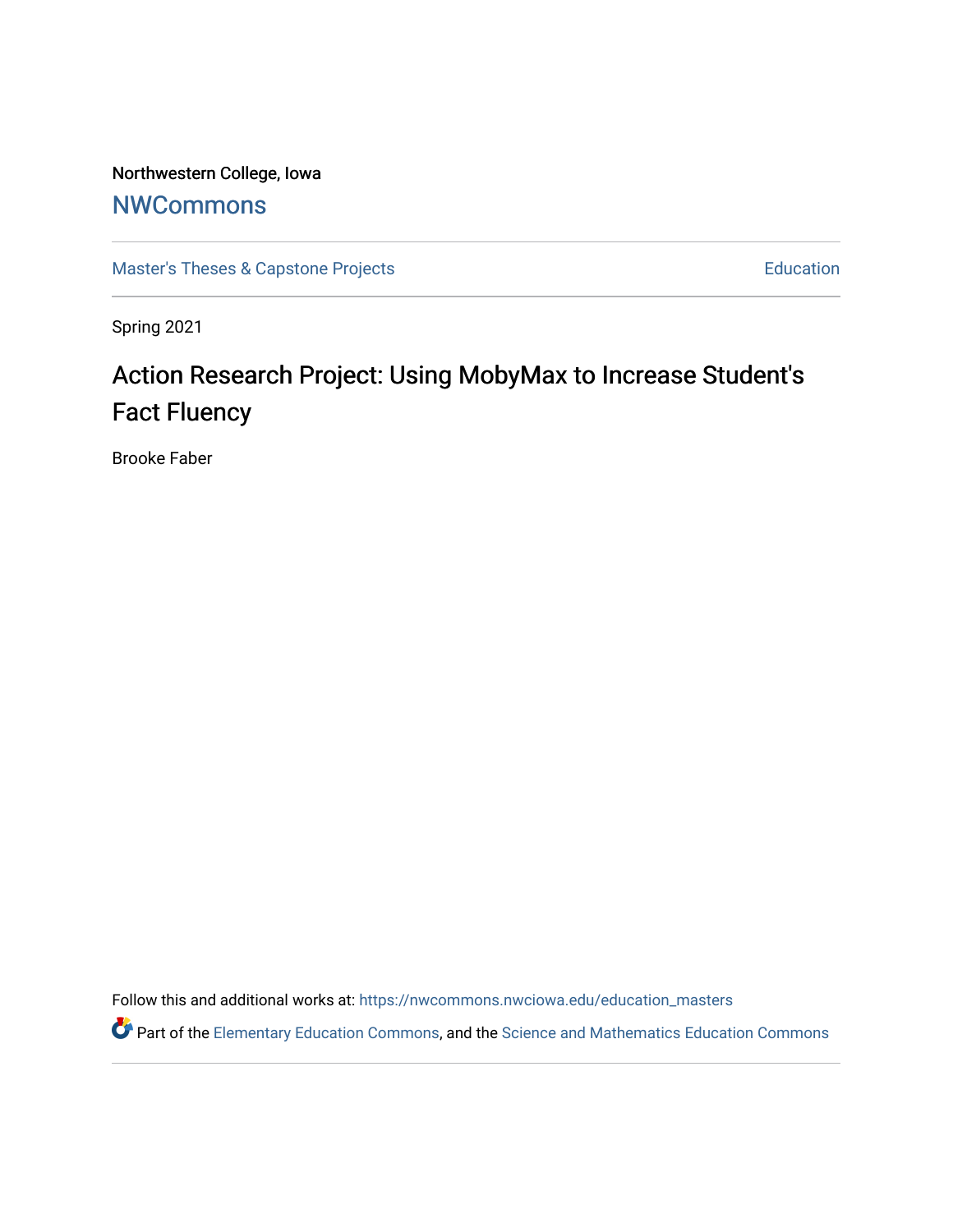Action Research Project: Using MobyMax to Increase Student's Fact Fluency

Brooke Faber

Northwestern College

An Action Research Project Presented in Partial Fulfillment of the Requirements For the Degree of Master of Education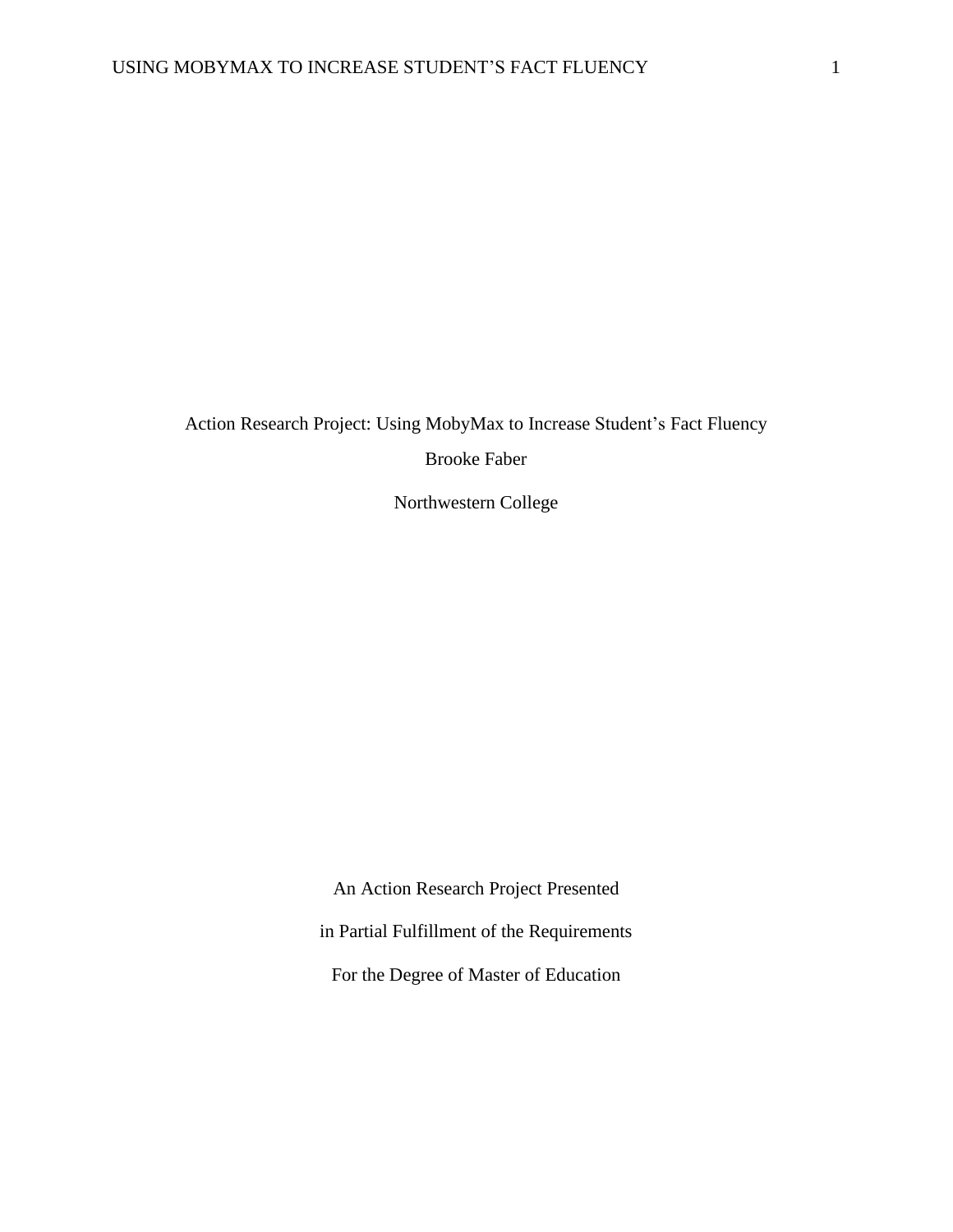| .29 |
|-----|

# Table of Contents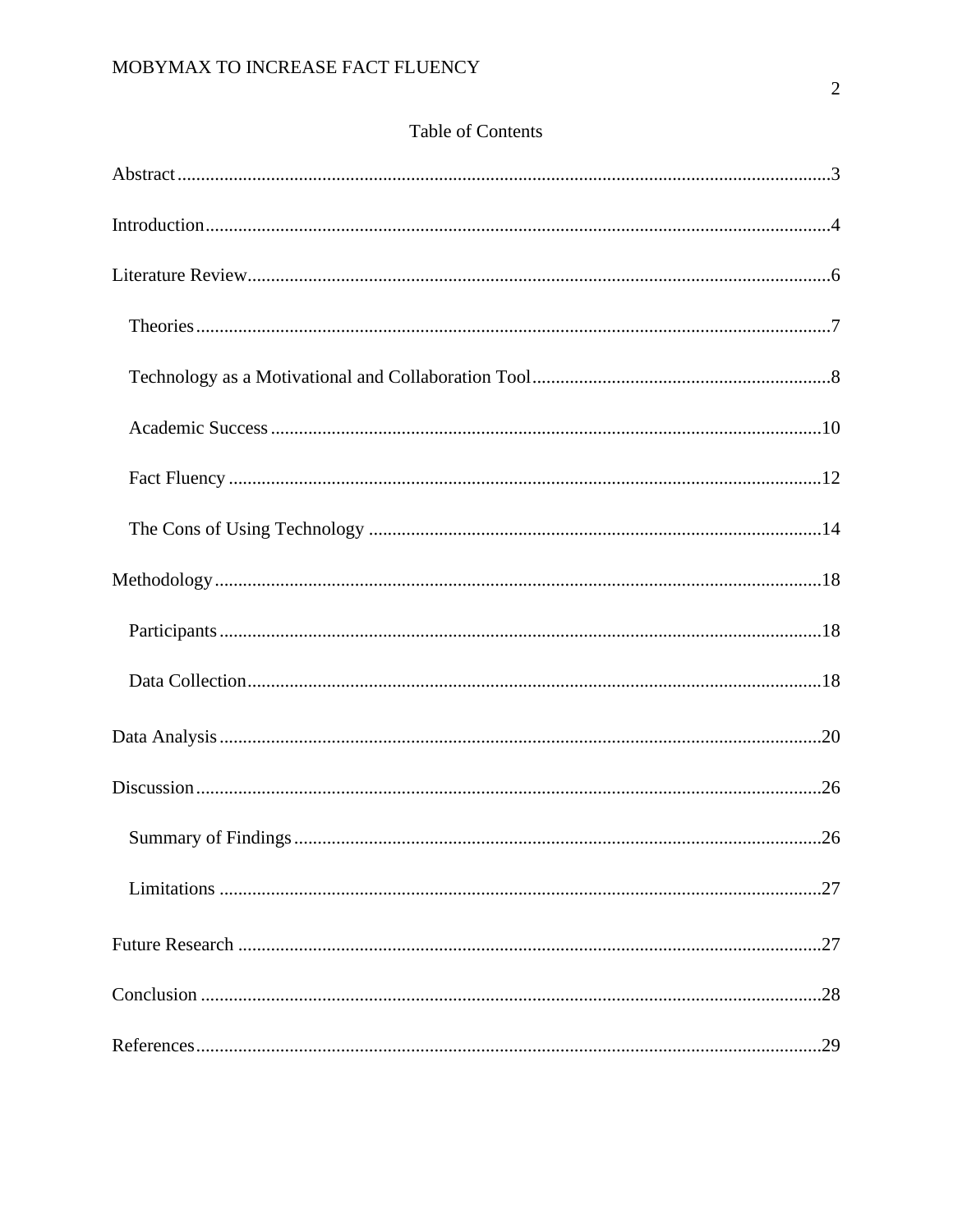#### Abstract

This action research was pursued by the researcher's inquisitiveness about math fact fluency specifically using the technological platform MobyMax Fact Fluency to help boost student's fact fluency. The researcher is a first-grade teacher in her  $8<sup>th</sup>$  year of teaching. The whole class of 17 students were a part of the class-wide research study. The five-week study examined the use of technology in the classroom. Specifically, the use of MobyMax Fact Fluency to determine if students showed growth in their fact fluency knowledge. Throughout the study, students were progress monitored every two weeks. The data suggests that with the implementation of the technological platform, MobyMax Fact Fluency, students increased not only their facts per minute, but their overall STAR Math scores. The use of technology proved to be a promising tool to aid in the acquisition of fact fluency. Future research would suggest implementation in more classrooms as a whole class intervention.

Keywords: fact fluency, MobyMax Fact Fluency, technology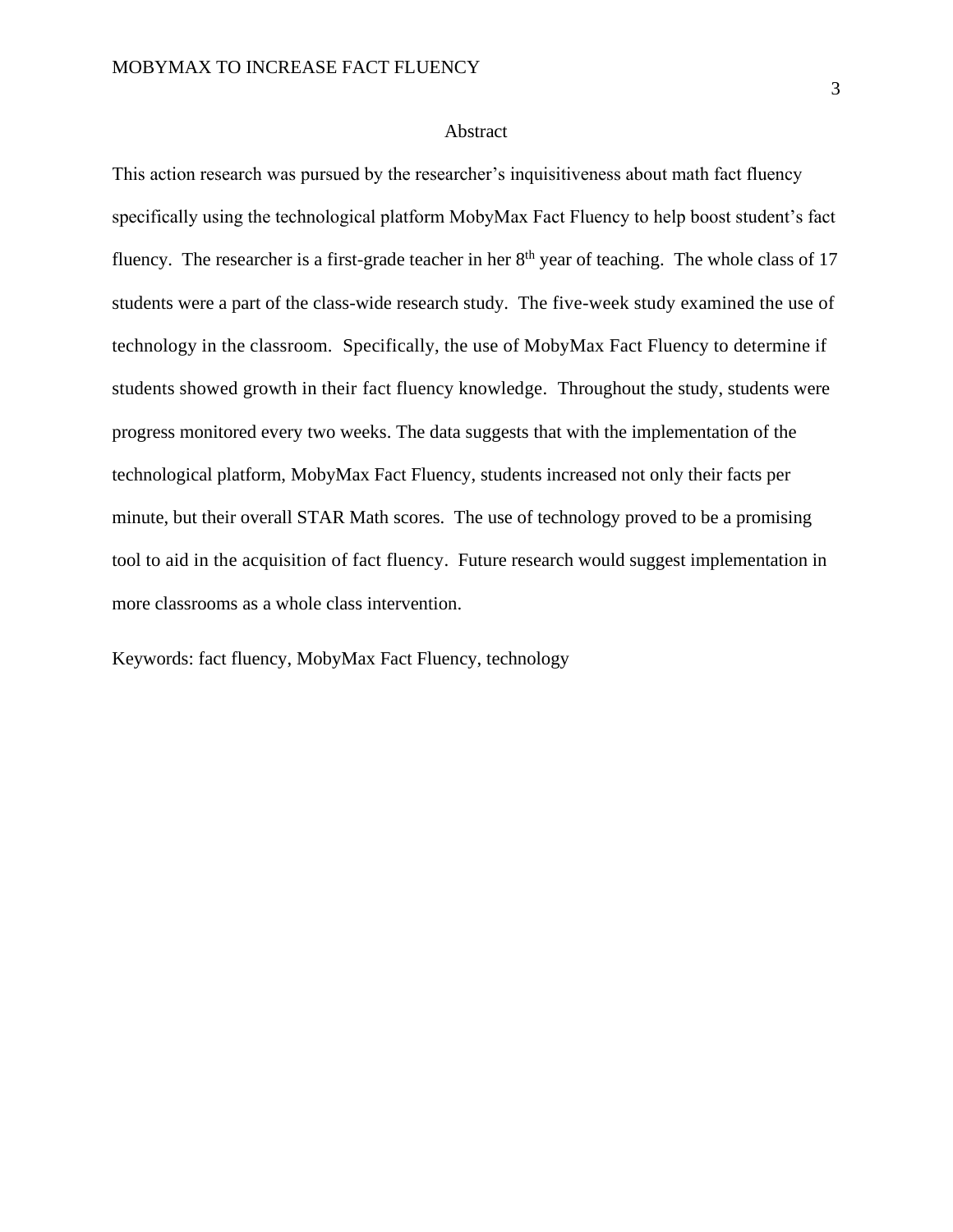# **Math Fact Fluency Practice Using Technology**

The Common Core has developed standards for math fact fluency for children in schools. These standards drive instruction to help students become fluent and automatic in their knowledge of math facts. Automaticity defined by Stickney, Sharp, & Kenyon (2012), is the ability to deliver a correct answer immediately from memory without conscious thought, as opposed to relying on a calculation. Automaticity strives for accuracy. Fluency defined by Forbinger and Fuchs (2014) is, "the ability to find an answer quickly and effortlessly, either because the answer is memorized or because the individual has developed an efficient strategy for calculating the answer" (p. 154). Fluency is the ability to answer quickly. Educators are faced with a problem—many students are not fluent and automatic in their fact knowledge.

The National Mathematics Advisory Panel (2008) reported the need for American schools to help students "develop automatic recall of addition and related subtraction facts, and multiplication and related division facts." Students who struggle with fluency can struggle with math concepts and applications, which builds on foundational skills. (Hawkins, Collins, Hernan, & Flowers, 2017). Fact fluency is essential to higher-level math (Musti-Rao & Plati, 2015). If students fail to reach automaticity, their lack of basic math skills will stretch across every level of mathematics (Riccomini, Stocker, & Morano, 2017). Fact fluency can be taught using many different strategies. Specifically, the use of technology gives students a greater level of motivation, which will lead to greater fact knowledge.

The problem can be found in that many students are not fluent and automatic in their fact knowledge. There is an innumerable amount of fact fluency interventions. Some of the most widely used interventions include flashcards, chants, memorization, peer teaching, cover-copyrepair, detect-practice-repair, and technology that are supposed to help students gain fact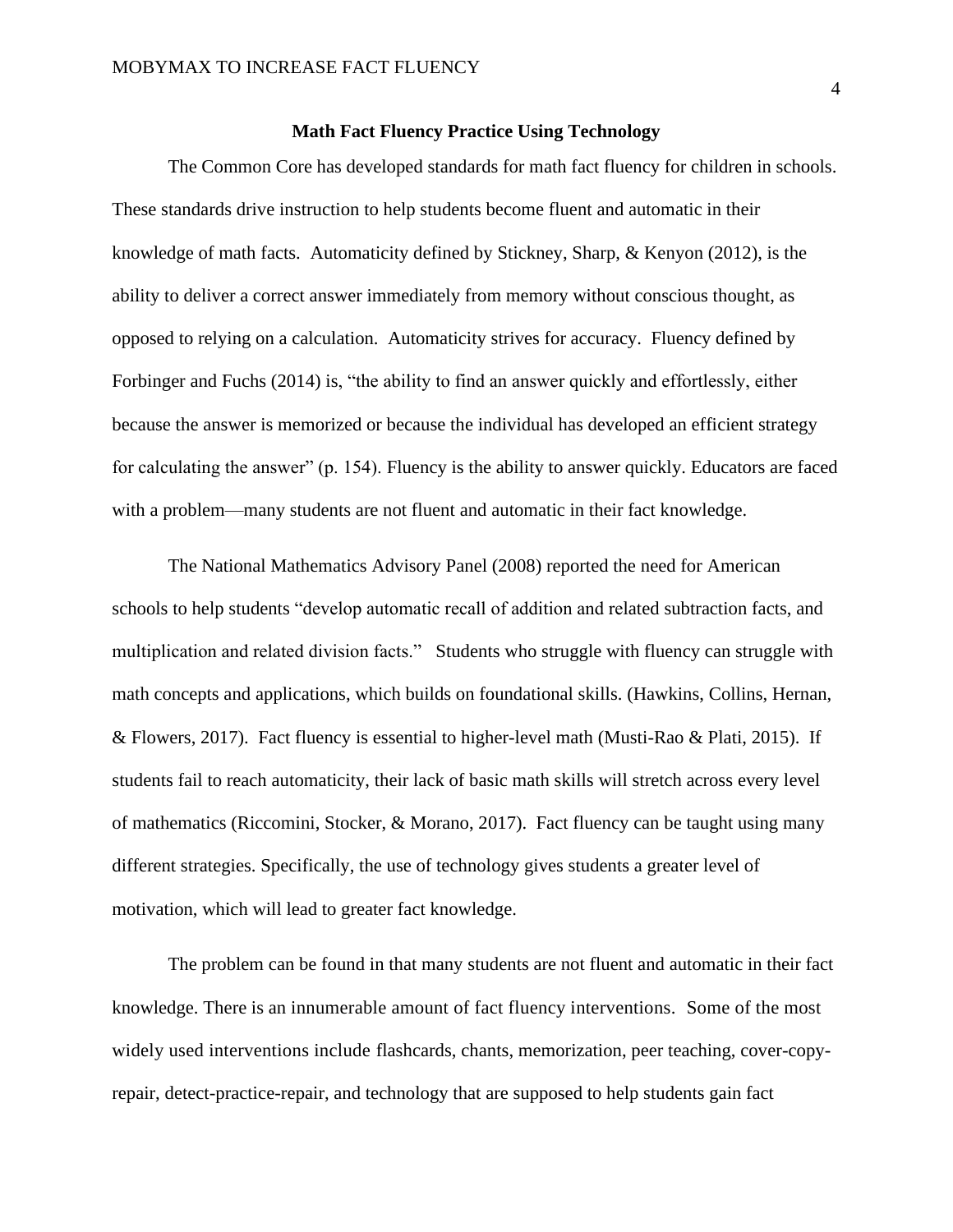knowledge. Teachers are left to determine what intervention would be best for the student, as well as which intervention would help them make the greatest gains academically.

### **Research Question**

.

The purpose of this action research is to investigate technology and the impact it has on the improvement of math fact knowledge. Students will practice for thirty to fifty minutes per week. The technology will be utilized as a tool to help motivate the students to continue to practice their math facts. Will the use of a technology source, MobyMax, for 30-50 minutes a week, increase the student's fact fluency? The author wants to know the implications that the self-paced math fact practice will have on their assessment scores.

Throughout the literature review, the articles utilized have a range from 2002 to 2020. Articles were found through the DeWitt Library with the use of a variety of search terms. Examples of these search terms follow: technology, motivation, collaboration, theories, cons of technology, and fact fluency. The primary focus of this literature review is to identify how the use of technology in fact fluency relates to academic success.

The author will identify various themes throughout the literature review. These include the following: researchers and their perception of fact fluency, technology as a motivational and collaboration tool, fact fluency's impact on academic success, the importance of fact fluency practice, and the cons of technology in the classroom. As a result of the literature review, the author will determine if the use of technology will alter a student's success in math fact fluency.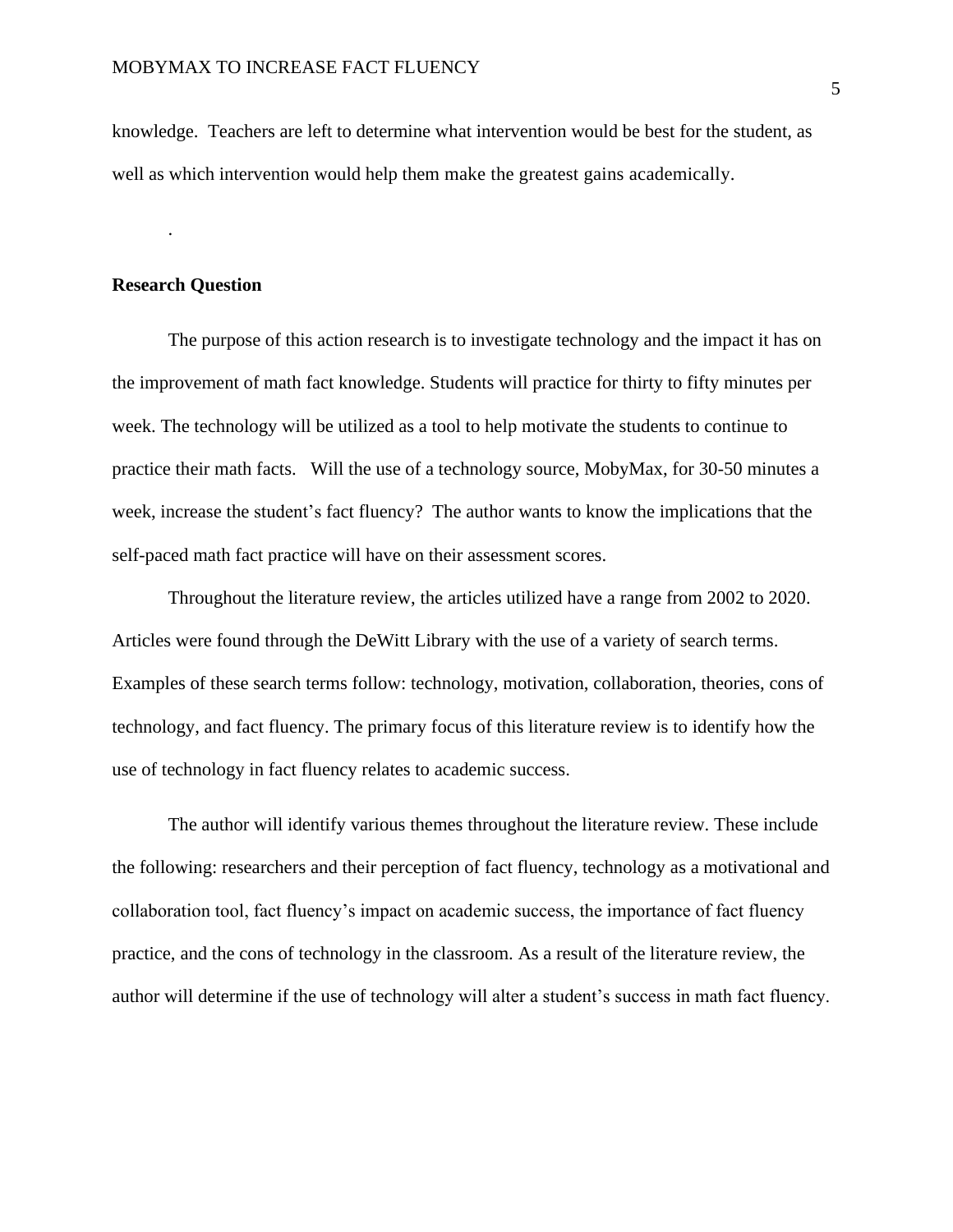#### **Literature Review**

In today's world, educators continue to utilize and monitor the efficacy of various kinds of technology and how they could impact learning in their classroom. Technology is ever present. Children have access to it at any given moment, not just in the classroom. Today, students are being exposed to technology and a myriad of devices. Technology is present in some way, in students' home settings. Through the utilization of technology, students can have a greater connection to the world around them. Teachers want to utilize this real-world connection in the classroom to help develop new skills for their students.

Technology has secured its place as an integral part of the math classroom. Elementary classrooms continue to supplement their curriculum with different activities to build their fact fluency (Hawkins, Collins, Hernan, & Flowers, 2017). Fact fluency is a foundational math skill. Students who are fluent in their facts will have less math-related anxiety and are able to complete more complex math related tasks (Parkhurst et al., 2010). If students do not reach fact fluency it will have consequences that reach each level of mathematics (Riccomini, Stocker, Morano 2017). Students can find success with the use of technology as a supplement to evidence-based teaching strategies.

This literature review will describe theories related to technology and its potential impact in a classroom setting. The review will discuss the attainment of math fluency, technology's ability to increase student motivation and collaboration, the benefit fact fluency has on student learning, and the influence of technology on relationships. Potential drawbacks and the effects of improper use will also be discussed.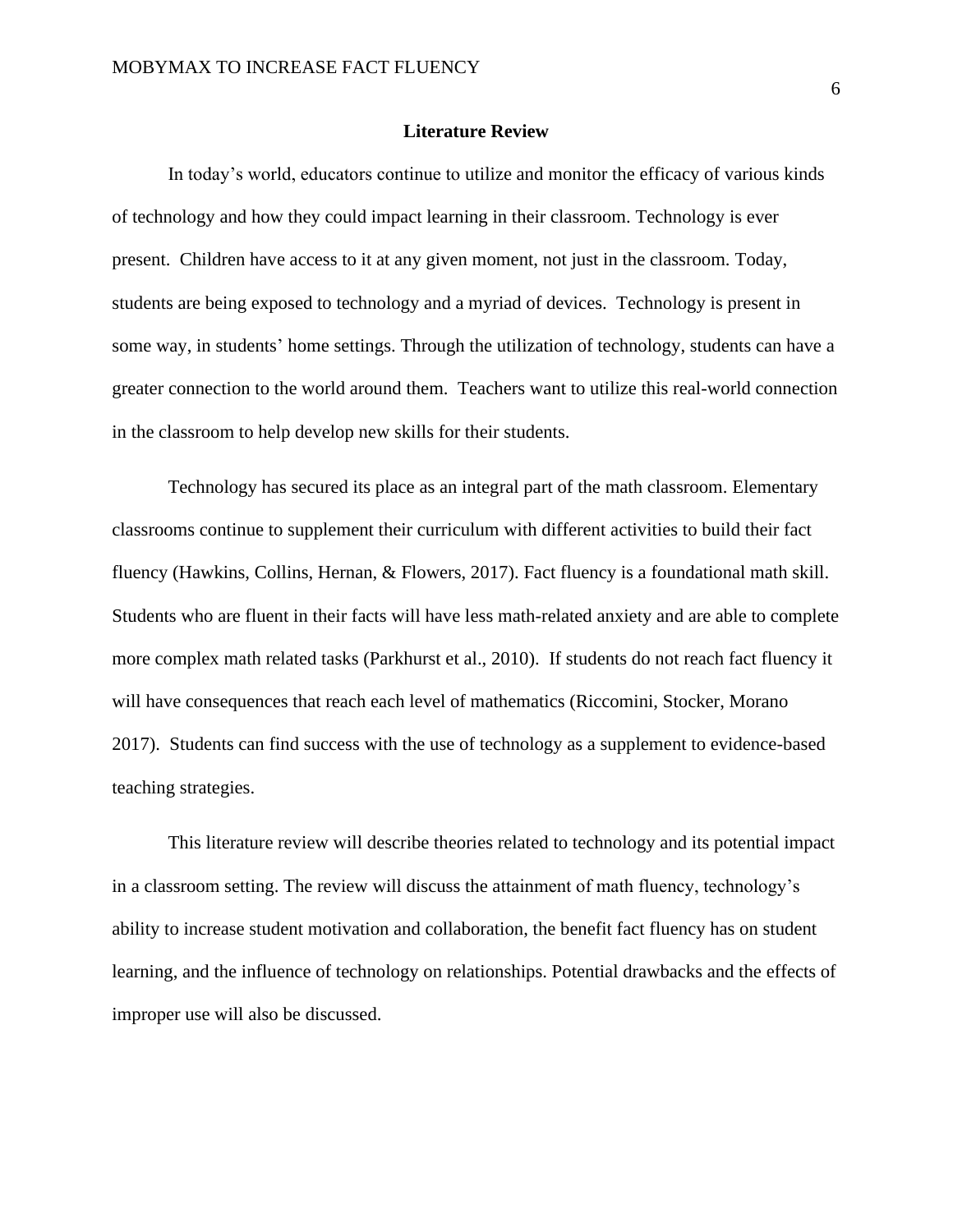### **Theories**

When students learn new things, they must process the new information by organizing and storing it in their brains. This process is called encoding (Miller, 2011). As students learn; they manipulate the information to transfer it to long-term memory storage (Arnold, 2012). The labeling of this information by the student is important because they need to have the ability to recall it from their brains. If we drill and practice more frequently, the more the learning becomes strengthened in the brain and retained for a longer time (Zahn, Guo, Chen, & Yang, 2018). The more the math fact data is recalled from memory, the stronger the learning (Arnold, 2012). Technology, as a tool, can provide the vehicle for the brain to go into long- term memory and find and recall the facts. If a child is doing this with frequency, they can become automatic in their fact retrieval and knowledge. This process has been labeled automatization. Automatization is the process that used to require conscious awareness, but then becomes more and more automatic (Miller, 2011).

There have been many different strategies and ideas as to how to practice fact fluency. Educators have used flashcards, chants, songs, technology, or even plain memorization. For a student to become fluent in any skill there must be practice. That means students are processing and strategizing each problem when seen. The brain is constantly being stimulated. The more the brain is working and stimulated, the easier it recalls the information (Zhan, Chen, & Yang, 2018). Practicing a skill repeatedly, specifically addition and subtraction facts, helps with transferring it to long term memory.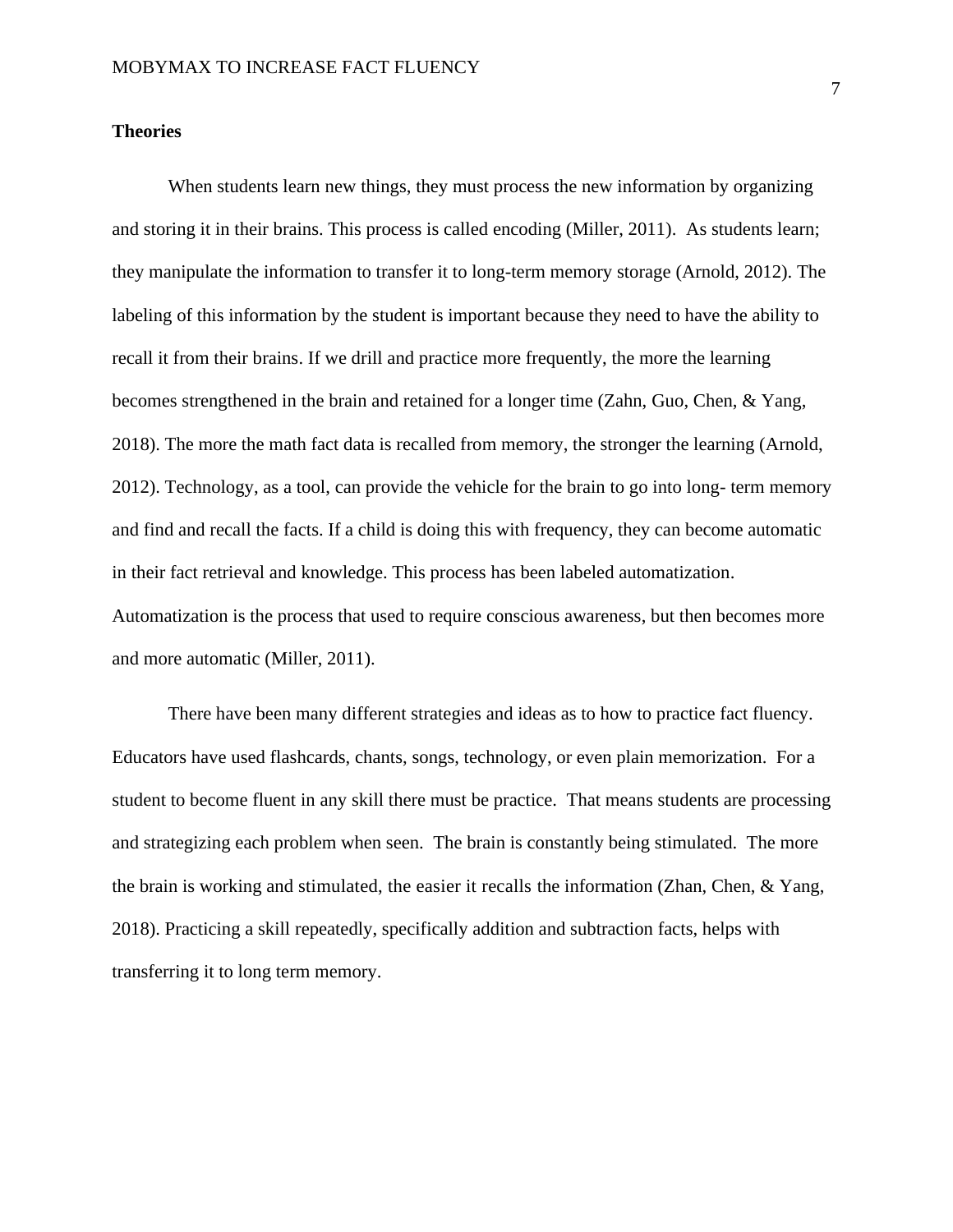Vygotsky believed "A more competent person collaborates with a child to help him move from where he is now to where he can be with help." (Miller, 2011) Vygotsky would pair a more competent student with a less competent student. This strategy would benefit both students in different ways. The less competent student gains more repeated practice of the facts and reteaching if necessary. The more competent student gains deeper knowledge by teaching others.

Hawkins, Musti-rao, Hughes, Berry,& Mcguire (2009) found that peer tutoring was beneficial for students. The main reason why peer tutoring is beneficial for all students is because each student operates in their zone of proximal development. The tutor enhanced their math facts by providing scaffolding to the other student. This theory does not allow for differentiation for all students. The student who has mastered the skill is spending time teaching the other student instead of moving on to new, more complex skills.

#### **Technology as a Motivational and Collaboration Tool**

Technology-based programs and devices can be viewed as a motivational tool. Educators understand that each student in the classroom has a different learning style (Felder  $&$  Spurlin, 2005). Educators strive to meet and engage students through the use of different activities. These varied activities allow a variety of learning styles to be addressed. Integrating technology into the classroom allows instructors the opportunity to teach towards different learning styles. (Dyer, Larson, Steele, & Holbeck, 2015). Incorporating different learning styles in a lesson have many benefits—students will be reached, engaged, and motivated (Gilakjani, 2012, p 110).

Technology can provide opportunities for independent work for students but also can act as a tool to promote collaboration and social interaction (Clements & Sarma, 2002). Young children gravitate towards an environment that is inclusive. Young children typically prefer an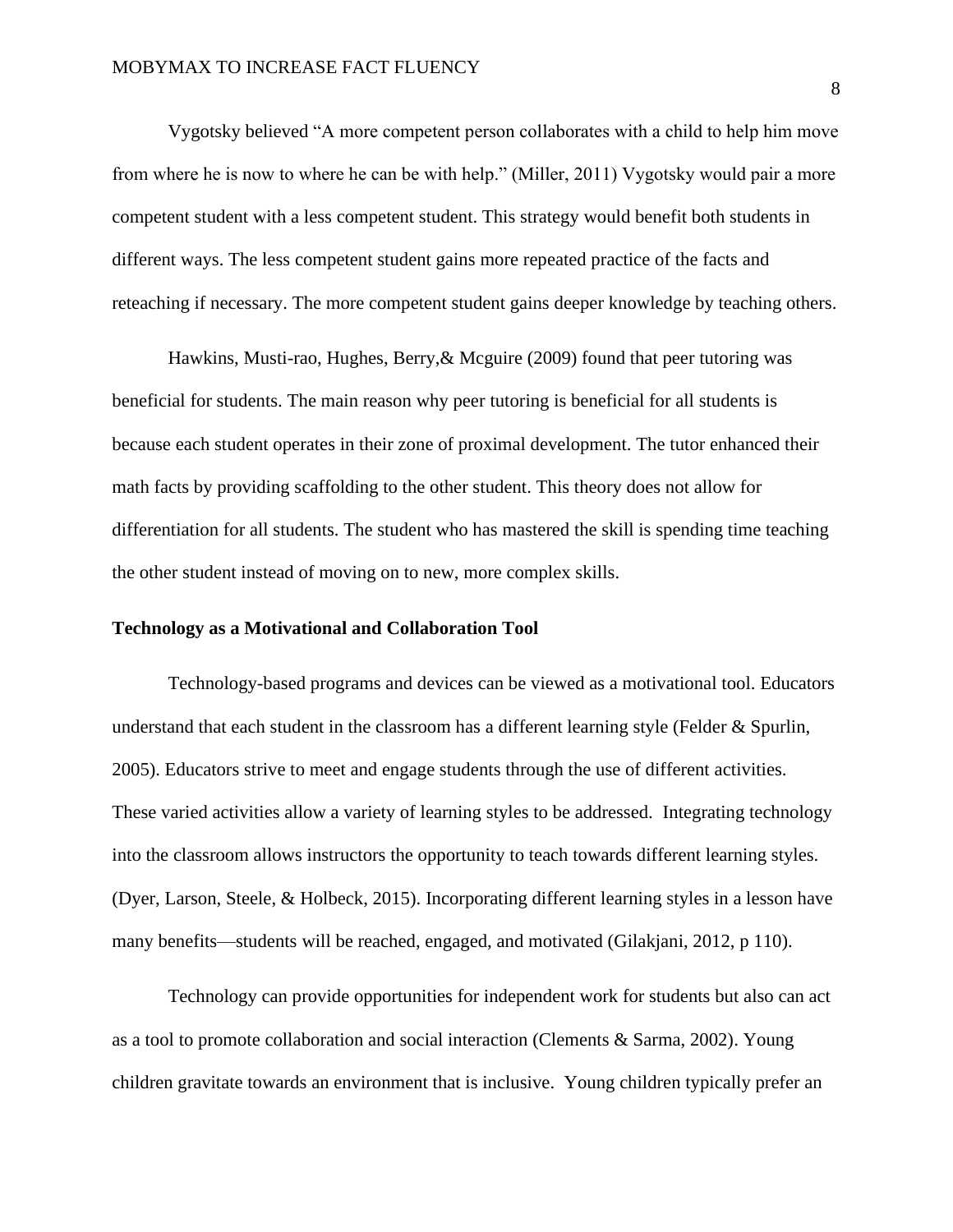environment where they can work together. This inclusive environment is beneficial for their language skills.

The utilization of collaboration for educational purposes makes it a powerful tool. Collaboration allows students to hear other perspectives, share ideas, and brainstorm problemsolving ideas (Dyer et al., 2015). As students progress through their education, they are able to both identify how they solve equations, as well as, allow them to see and hear alternative options from others. Working with others can enable students to show more interest in the work as well (Clements & Sarama, 2002). A classroom that promotes collaboration also fosters inclusion (Ciampa, 2014). Technology has the power to remove the barriers to learning, it puts all children on a level playing field, and engages the learners (Ciampa, 2014). By collaborating with others, it requires them to be metacognizant of their learning and learning style.

The device or technology-based program allows students to be involved in the lesson. Technology can be engaging—students may become so engrossed by it that they lose awareness of what is happening around them. Wyatt (2017) stated the following: "If the device is an integral part of the lecture through student-response applications, then the device is an engagement tool rather than a distraction or barrier." When teachers use the program or device for a variety of activities, students can be engaged and motivated in a variety of ways. "Using technology as an instructional tool in the classroom may aid students in their motivation to learn increasingly difficult material." (Kuyatt, Holland, & Jones, 2015) If students lack motivation, students will fail to be involved. Through the use of technology, we may be able to better motivate and engage students.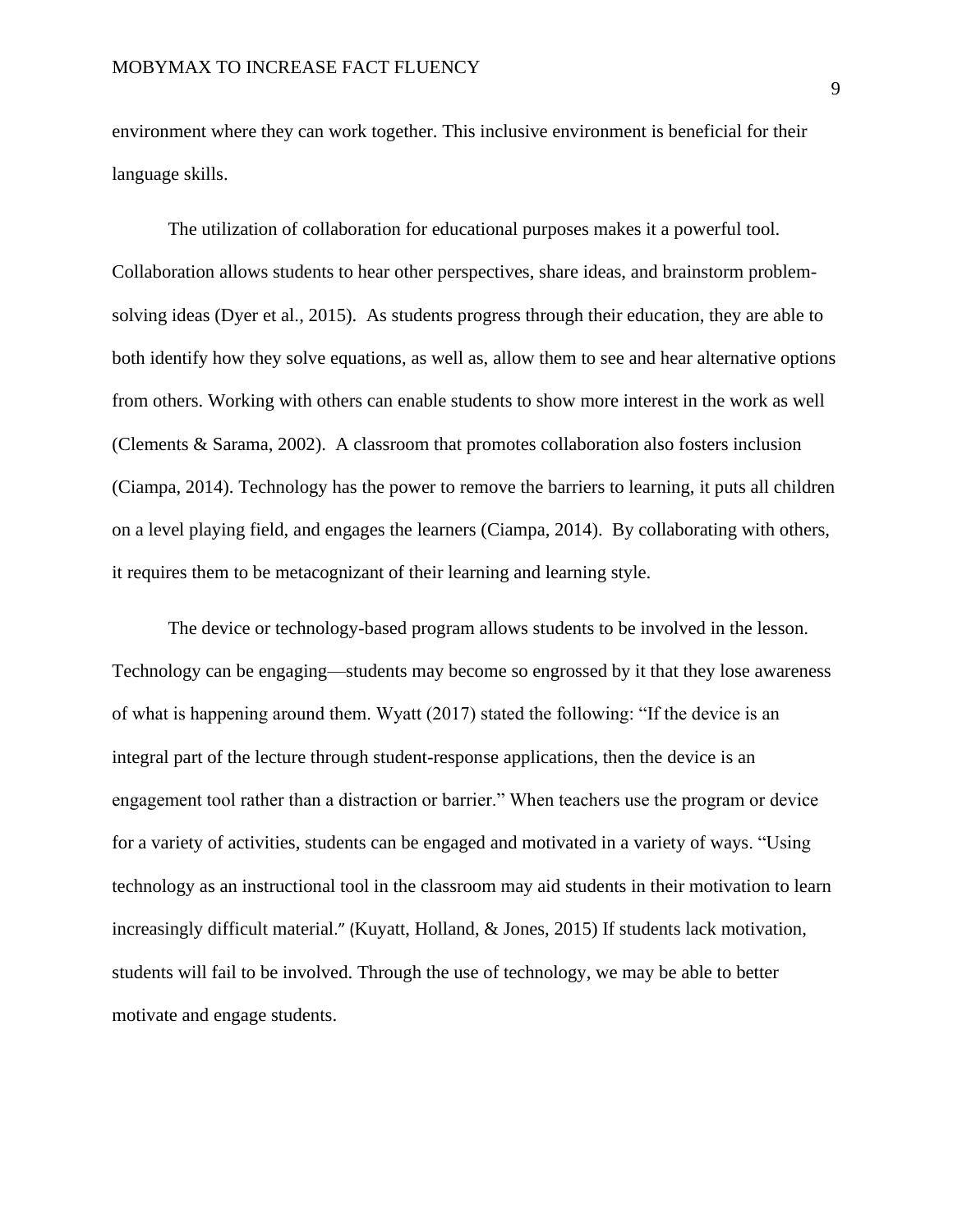Students need to understand how the material that they are learning applies and connects to real world situations. It makes the learning more authentic. Students who see the real world in the setting of the classroom may have greater motivation (Binnur, 2009). Students attempt to apply the things learned in the classroom to the real world. When students "see the real world in the classrooms they can be motivated easily." (Binnur, 2009). Technology can be a powerful tool in the application of learning.

Teachers in classrooms with one-to-one devices have the expectation that technology will provide greater motivation for students. This greater motivation, hopefully, leads to growth in academic success. When students are more motivated to work, their learning is more authentic (Binnur, 2009). Authentic learning has a greater opportunity to lead to mastery of skills and growth as a student progresses through their educational career.

#### **Academic Success**

Content presentation and achievement assessment are two specific areas that can be extremely valuable to students and teachers in the classroom with the use of technology (Davies, Dean, & Ball, 2013). Computers and technology are useful tools to help and aid learning in the classroom (Clements & Sarma, 2002) The use of the internet has granted, both students and teachers, access to a multitude of resources.

The technology tool utilized is determined by the learning outcomes desired by the teacher. The variety of educational sites or applications affords the opportunity for the teacher to tailor the learning experience. One application or educational site may be more suited for one particular type of content or skill strand. Other sites may be needed to develop other important skills. Many sites and applications can track the progress of work for the student. This is an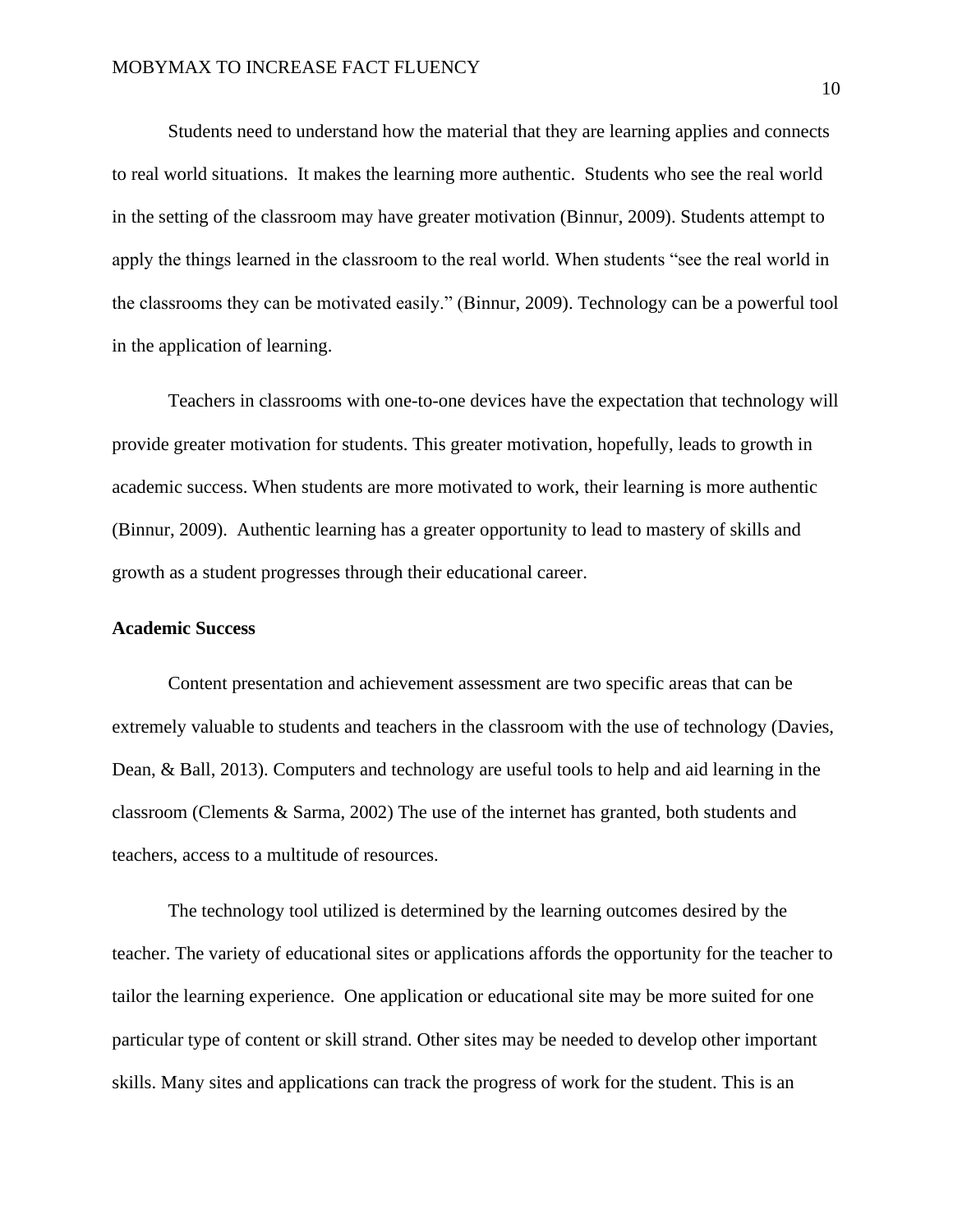important tool for teachers—teachers can determine the progress of a student in their mastery of skills or lack thereof. This progress can serve as important data points as students work towards their learning goals.

Teachers continue to search for new ways to supplement and strengthen the math skills they are teaching in their core instruction. Technology is a tool that can be used in addition to direct instruction from their teacher (Alejandre & Moore, 2003). Many school systems provide devices and technology for their students and teachers. Technology promotes personalization and differentiation of the lesson for students (Sota, Clarke, Nelson, Doabler, & Fine, 2014). Students in a classroom have a wide range of abilities, and "technology can allow teachers to more effectively instruct students within this wide range." (Sota et al., 2014). One student may need more practice on a specific skill, while another student may be ready to be challenged.

Technology allows for differentiation. Differentiation is the personalization of learning to meet the learning needs of the individual student (Davies et al., 2013). Differentiation allows students to move through the given material at their own pace and needs. First, the teacher must identify the level of skill for the student. Next, the teacher must find meaningful and purposeful instruction for the student. This learning must be flexible so that the student can continue to work through the skill and move on when mastery has been demonstrated by the student. Differentiation allows the teacher to challenge one student, while reteaching others. Teachers can meet the students at their current location in their educational journey and help them progress forward.

Timely feedback is an integral part of a student's educational experience. Technology is a valuable tool because it offers immediate feedback to students. When a new skill is practiced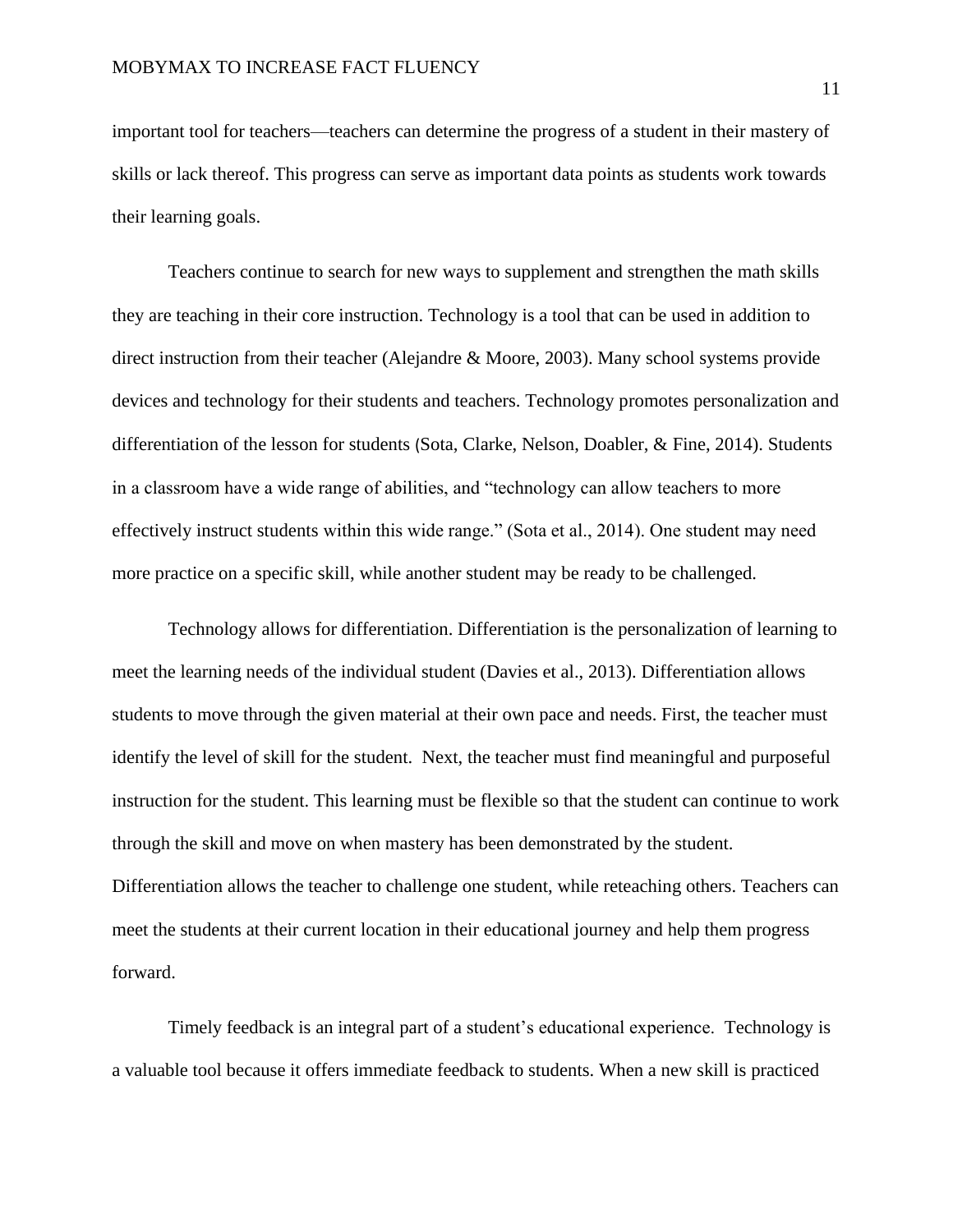on a website or application, immediate feedback is provided to the students, so they know if they have correctly answered the question or problem. This immediate feedback can be highly motivating for students to continue practicing on a targeted skill. The more the technique and skills are practiced, the more permanent they become for the student (Scheeler, McKinnon & Stout, 2012). It is essential that students practice the skill correctly. Without corrective intervention, the student will continue to do the skill incorrectly. Through immediate feedback, students can fix their answers as well as process the way they solved the problem. Immediate feedback can intensify the performance and enhance the outcome (Duhon, House, Hastings, Poncy, & Solomon, 2015). Immediate feedback also communicates their current performance to the students. This allows them to see the distance from where they are currently to their desired score. If the student is struggling, they have the opportunity to come back to a particular problem while working on subsequent problems.

Immediate feedback is important to the teacher as well. When students log on to a website, their data and progress are being saved. Teachers are able to track the progress of the student on these websites. The data collected offers a glimpse into the student's progression accuracy and progress can be examined more closely. The teacher can supplement the learning with additional or more diverse instruction, as they see fit to better meet the student's needs.

#### **Fact Fluency**

Baker & Cuevas (2018) stated the following: "Developing automaticity is a building block for the success of students in the math classroom. Just as students cannot read with understanding without first learning the correct process for sounding out words and memorizing their sight words, math students cannot "read" math without learning their basic math facts."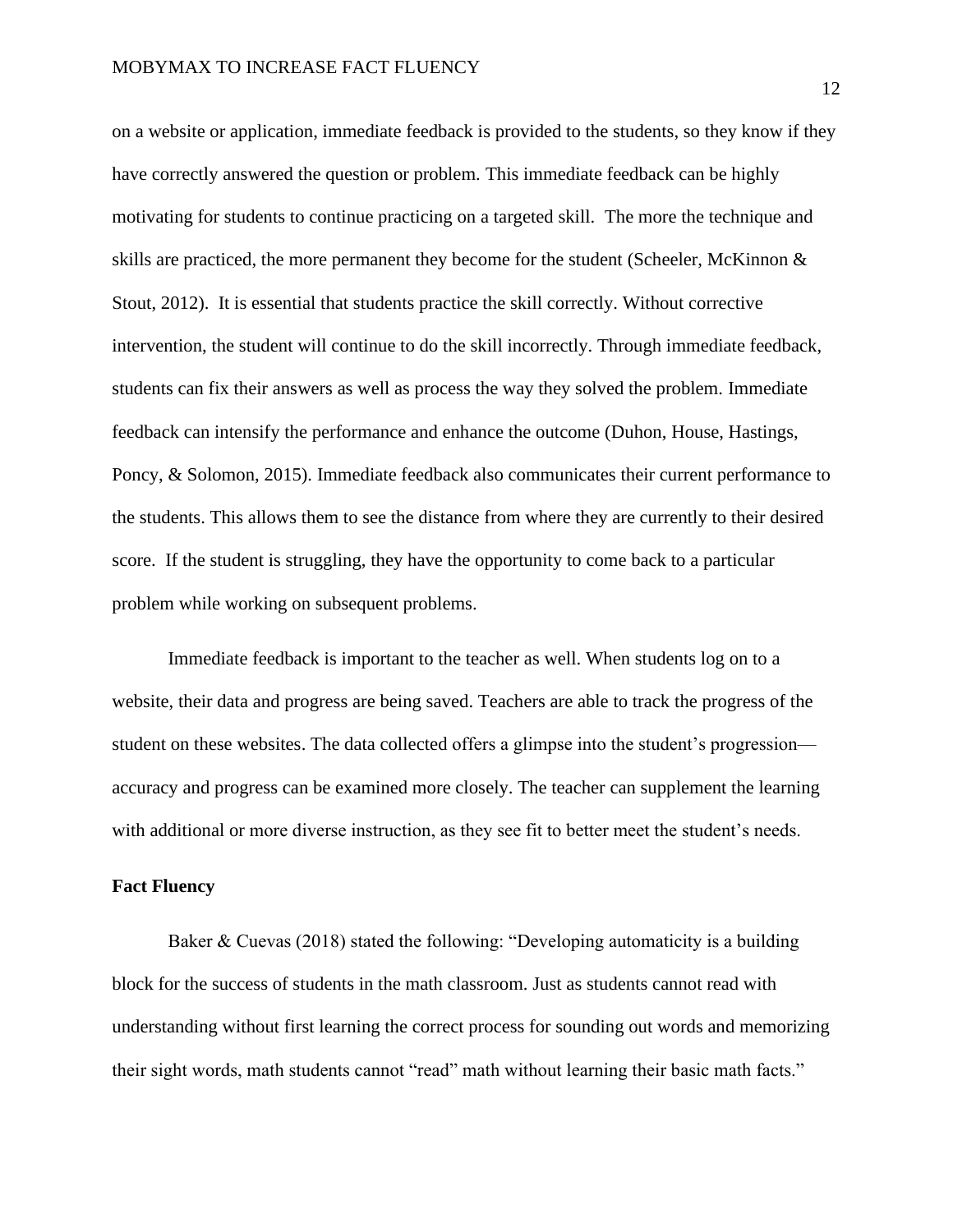Math facts prove to be a critical building block in mathematical learning. "Before any comprehension can take place, whether in reading or in math, automaticity of sight words or math facts must be achieved to improve comprehension." (Baker & Cuevas, 2018). Students must seek to understand the complexity of the problem rather than just the basic facts of the problem.

Fluency in a skill can be determined by how quickly and successfully something can be completed. The response is rapid and accurate (Parkhurst et al, 2010). Students do not stumble through it, and they answer with minimal effort. Students are not trying to apply strategies as to how to complete the problem. That takes too much time and can be mentally tiring. Instead, one simply knows the answer.

The fact practice for the students needs to be targeted, purposeful, and planned (Riccomini et al., 2017). The activities should target the student's deficits and help improve their math performance. Teachers pinpoint these deficits by utilizing the data they previously collected from their website. Activities that are repetitive can become mundane and students can lose interest in the task (Hawkins et al., 2017). This is why teachers should always strive to keep instruction, practice, and feedback timely and relevant.

When discussing the topic of math facts, individuals may have them memorized or obtained a strategy that helps them complete it quickly. Adults or students who are farther along in their mathematical journey do not actively think about how they acquired their skill proficiency, because they have already moved on to automaticity. Students who lack automaticity in their fact knowledge can become frustrated and struggle in math. Students who are committing their working memory to basic math computation are more likely to experience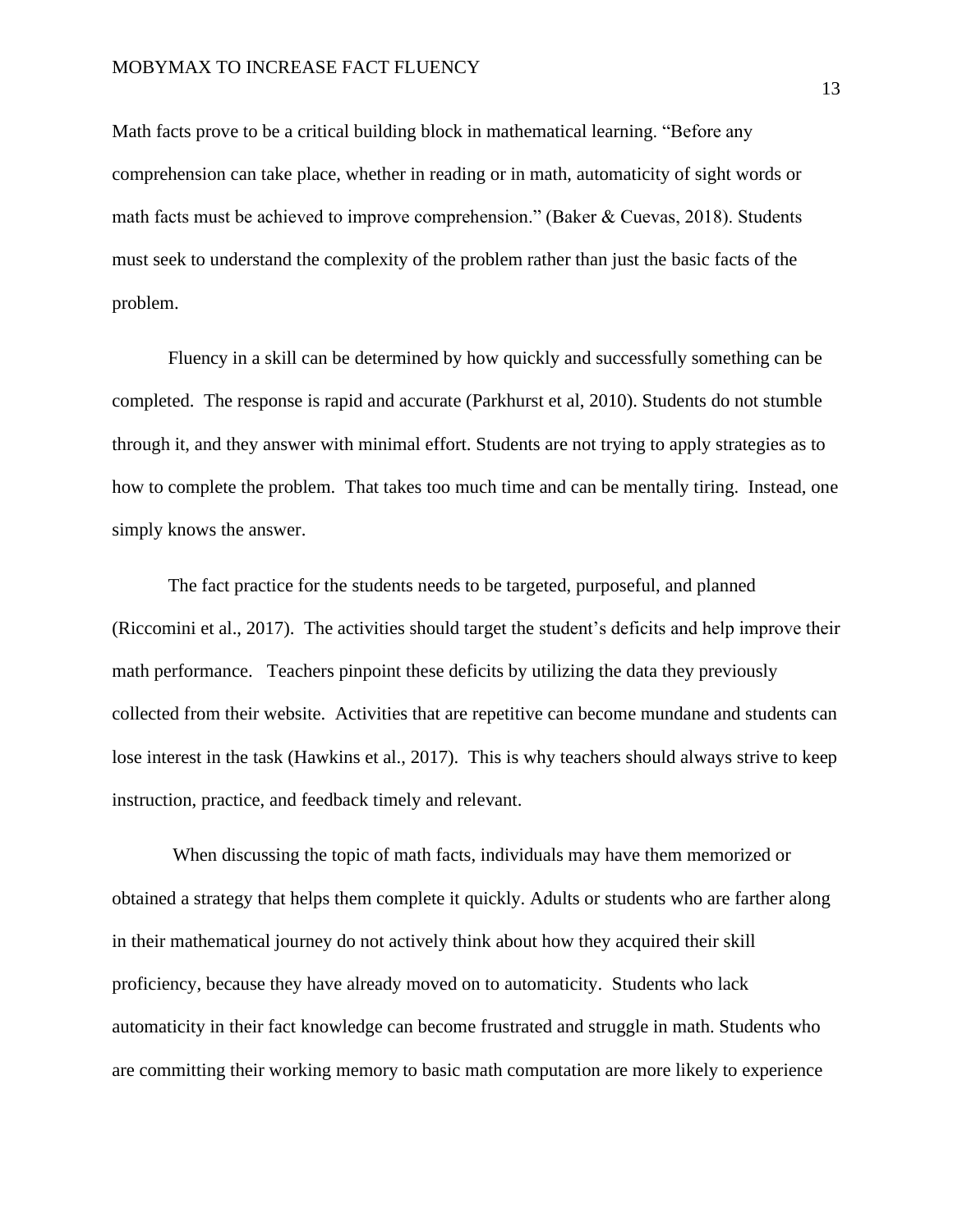anxiety when asked to complete math problems (Musti-Rao & Plati, 2015). The reason for this is due to the fact their working memory is so "full" and focused on solving basic computations that when they are asked to do a more complex process, their brain is overloaded. Students who are automatic in their facts are able to focus more on the concept and application problems (Hawkins et al., 2017).

Teachers have utilized a variety of methods of fact practice in classrooms. Flashcards, board games, playing cards, and worksheets are examples of tools used to help students practice their math facts. These activities can be done independently, but they lack the all-important teacher component. Students can solve problems incorrectly without realizing their mistakes. This can lead to the continuation of error in problem-solving without having a strategy presented to them to help them understand further. This can lead to bad habits or the allowance for students to memorize an answer incorrectly. This incorrect practice can take longer to correct and reteach the student the correct way to do a problem than if a student had learned it correctly from the start. Therefore, students should have immediate feedback when practicing their facts (Musti-Rao & Plati, 2015) because fact knowledge is such a foundational math skill (Hawkins et al. 2017). Fact knowledge helps students in their current math journey. Fact knowledge helps reduce the cognitive load, reduce frustration, and will save student's time. However, its importance will continue to be a vital component in their math development as students begin more complex math that requires more processing.

# **The Cons of Using Technology in the Classroom**

Bonilla discussed in his commentary, how technology has played a role in personal life while highlighting some of the negative consequences of technology. Bonilla listed six potential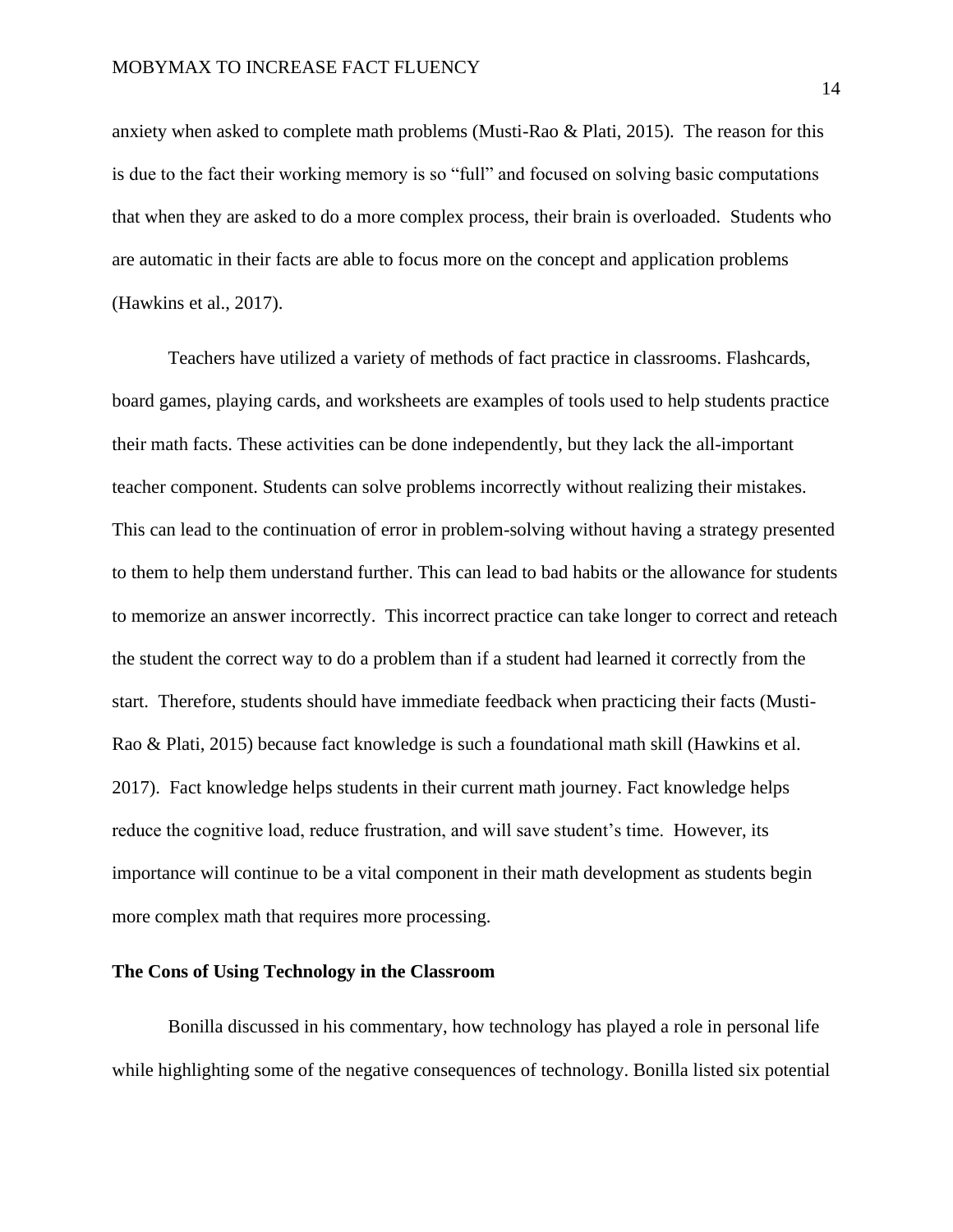negative effects of technology in the classroom: limiting pedagogy in teaching for cultural competence, reinforcing the digital divide, constraining the potential for a holistic humanistic education, privileging one style of communication while limiting broader approaches, transforming teaching into sensory deprivation, and diminishing standards of academic excellence.

Technology has different stages of use in a classroom. Teachers and students must know how to operate the device to utilize the technology in the classroom. Students must be instructed on the operation of the device before it can be used for any educational purpose. Students must also learn the proper use of the website or application. There needs to be explicit instruction before technology can be successfully implemented into the classroom. This can be timeconsuming. Troubleshooting issues also arise through this form of instruction. Issues with technology can lead to frustration for both students and teachers.

Technology is not without its limitations. One such area that educators should take into consideration is that of cultural bias or limitation. "Current technology is limited in its ability to accommodate a variety of cultural expressions..." (Bonilla, 2011). In many cultures, technology does not aptly describe their identity or beliefs (Bonilla, 2011). If the instruction is reduced solely to technology, students would lack an understanding of other's interests and culture. Emotion is not effectively conveyed while using technology. The lack of personal connection and these afore mentioned concerns should be taken into consideration when teachers are designing their instructions.

Another factor that should be considered when using technology is internet access. Student access to the internet in their home environment can also be stressful to students and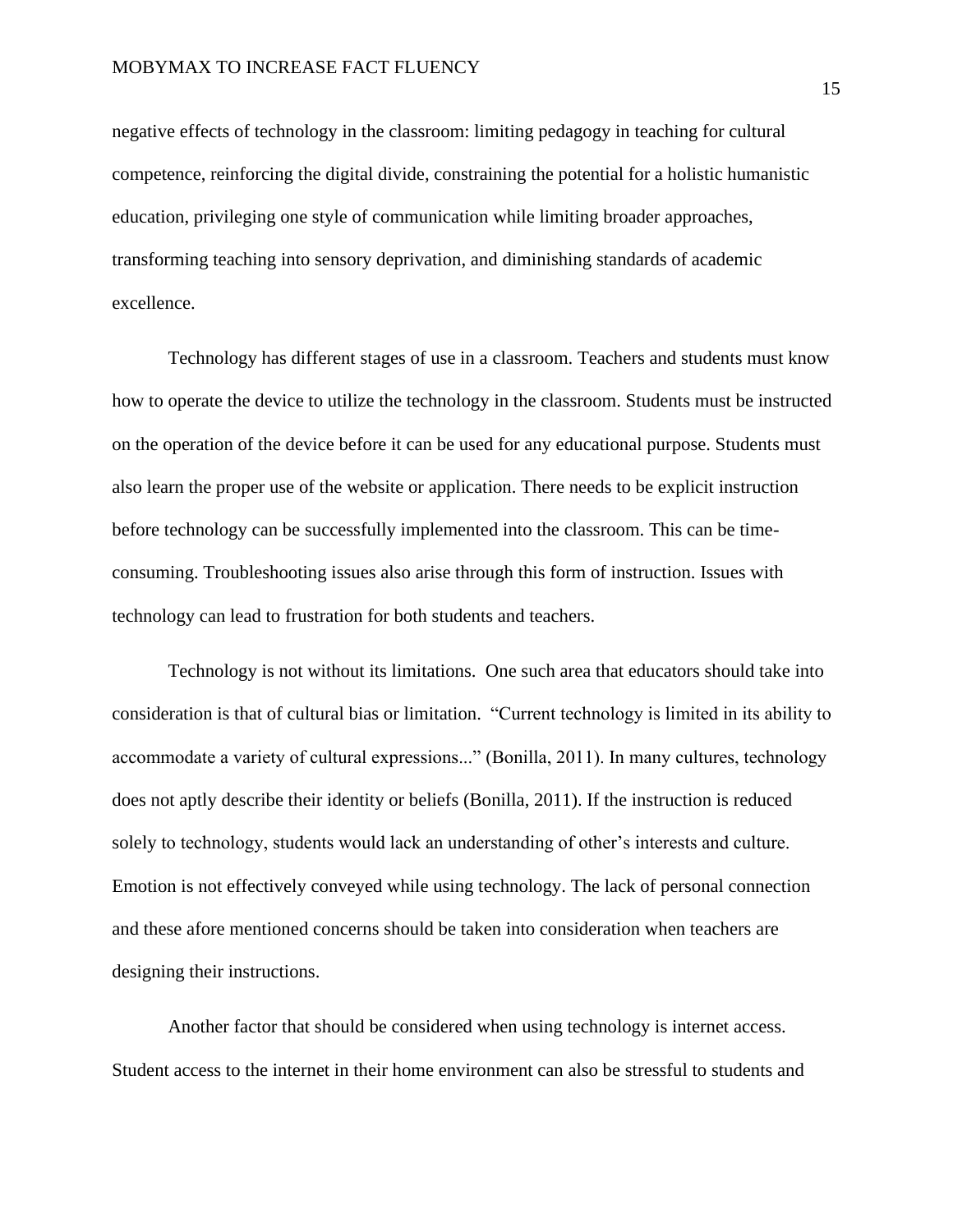families. This can lead to inequality for students as those who lack resources are punished due to their low socioeconomic standing. Teachers need to ensure that all students have equal opportunity for success as much as possible.

Bonilla argues that technology cannot be the only instructional tool because we fail to educate the whole student. Students may teach academic skills, but that fails to educate the whole student. Students must learn how to interact with others through interpersonal contact. Students must learn to have respectful disagreements, convey their needs and wants, and how to make good choices for themselves and others. Teachers must educate students on social situations and how to handle their emotions. Technology lacks the ability to shape students' social skills.

Although these points from Bonilla are accurate, they only prove that technology is not the sole mode of teaching students, but instead that "teachers should be careful to only use technology as a supplement." (Jones, 2016) Jones and Bonilla argue there are many cons of technology, but a recent study by Calderón, Meroño, & MacPhail (2020) showed evidence that the use of technology was beneficial. Researchers found that with the integration of technology in the classroom, there was a "positive learning environment that led to optimal values of intrinsic motivation and academic achievement" (Calderón, Meroño, & MacPhail, 2020). Similarly, Berrett and Carter found positive results incorporating technology in the area of math fact fluency. Berrett and Carter (2017) found that the role of Computer Assisted Instruction was able to aid in improving math fact fluency.

Much time and research have been dedicated to finding the most effective ways to help students become more fluent in their fact knowledge. However, some of this research excludes technology and can be outdated. Some of the more modern practices of technology use in the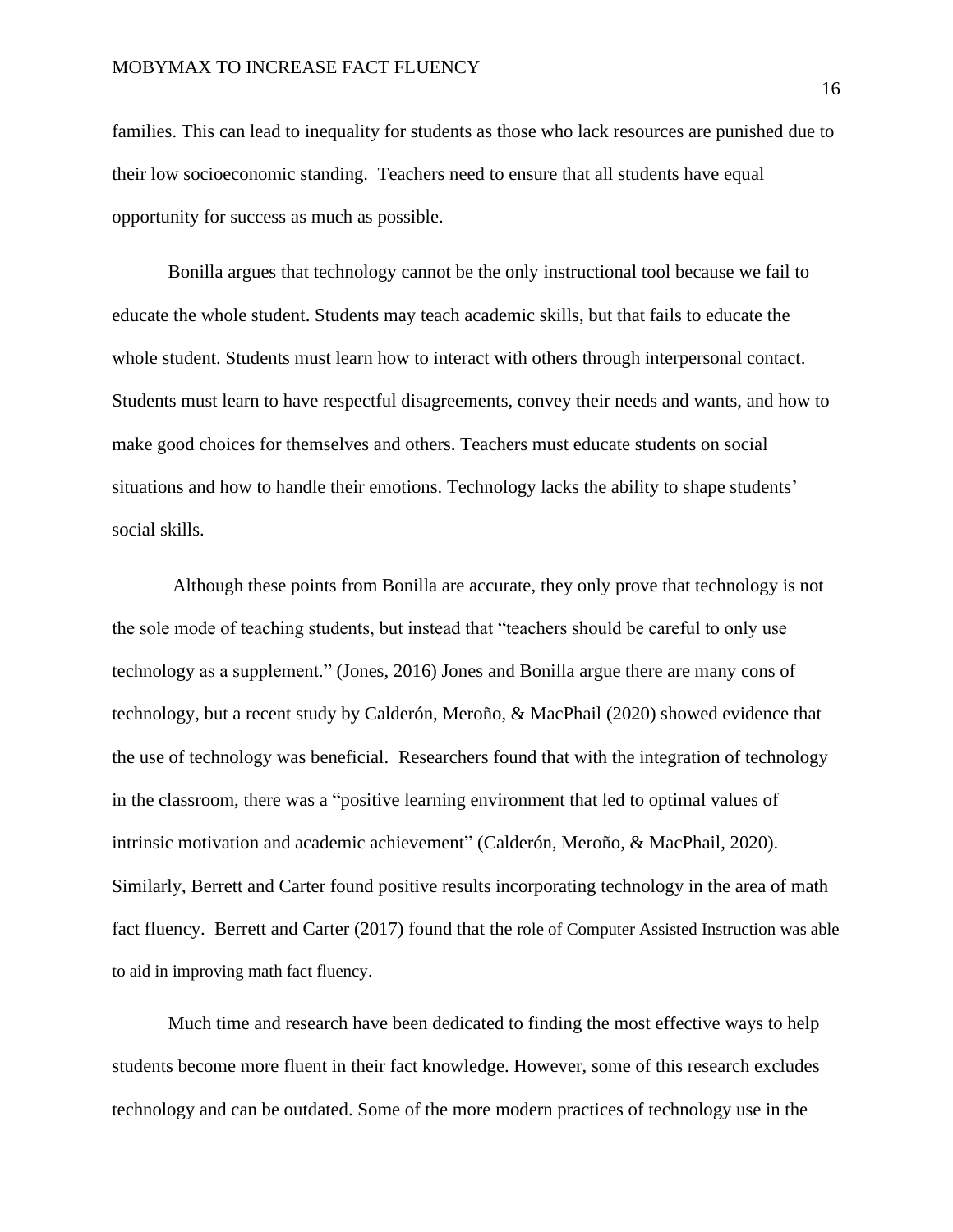classroom are still relatively new. Additional educational applications and sites are constantly being developed for student's use in the classroom. As schools continue to place more devices into the hands of their students and teachers, additional research must continue to investigate and document the efficacy of technology in the area of mathematical learning and math fact acquisition.

Technology is ever-changing and has found its place as a permanent strategy in the field of education. Technology offers efficiency and extra support for teachers as they navigate what tools best fit the needs of students. The Common Core Standards for Mathematics does an exceptional job of ensuring that students are building their foundational math skills. The Common Core Standards for Mathematics are age-appropriate and sequential in nature. The Common Core Standards build upon one another to ensure that there are fewer gaps than traditional math curriculums. A noted weakness in math curriculums is that of math fluency. A weakness in curriculums can be identified in math fluency. Math fluency often is not explicitly stated or included in the curriculum. This research was conducted to provide more information on how to better understand how the usage of daily math fact practice for the duration of 30-50 minutes a week, would boost their fact knowledge.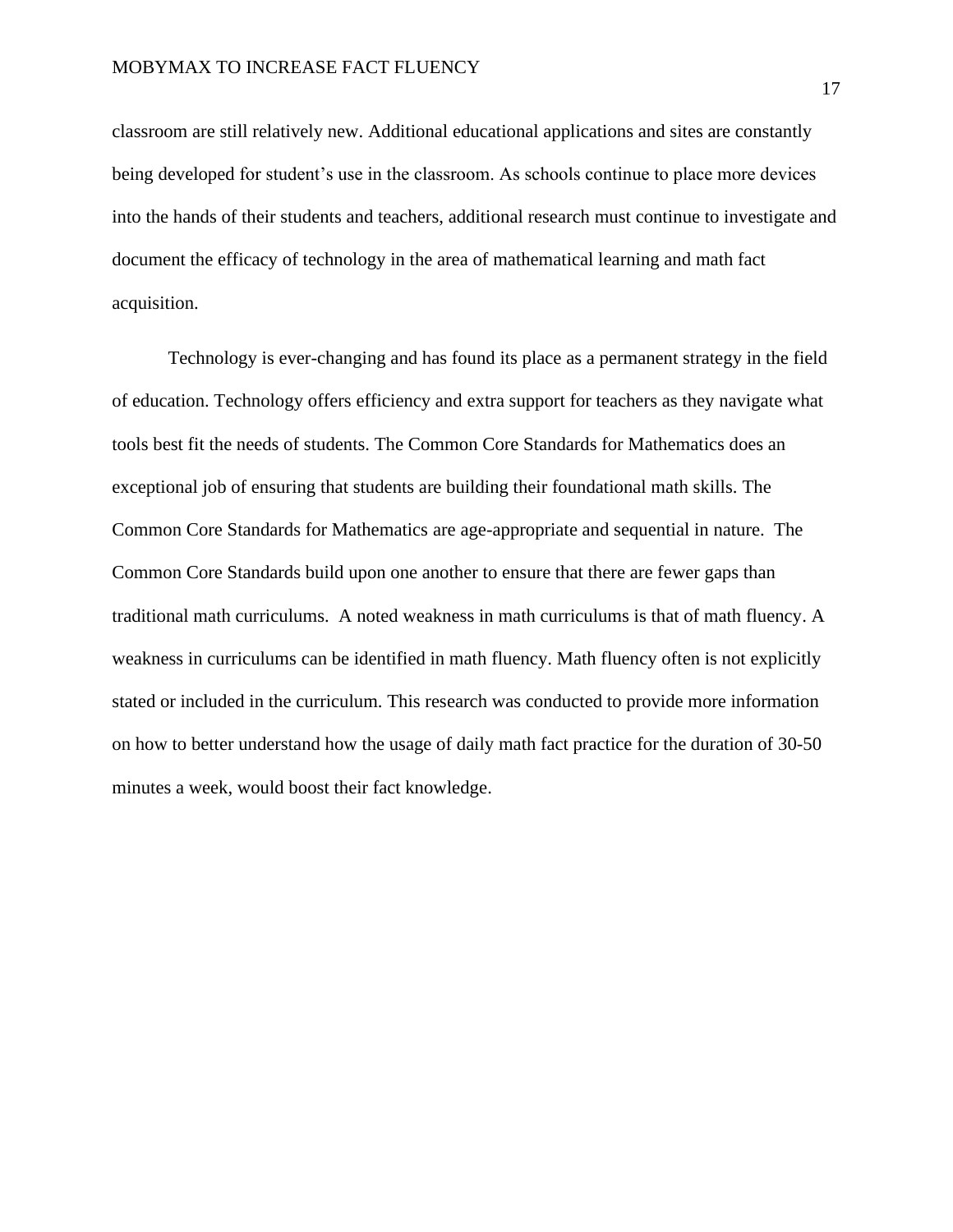#### **Methodology**

# **Participants**

This action research study was conducted in a first-grade general education classroom with 17 student participants. This research took place in a public elementary school in a rural Northwest Iowa town. Participants in this study were comprised of eight girls, 12% Hispanic, 12% African American, and 25% Caucasian. There were nine boys, 23% Hispanic, 29% Caucasian. The learners were engaged in the utilization of the educational platform MobyMax Fact Fluency. All of the student participants were engaged in face-to-face learning in a traditional school setting. However, they may have been subjected to a quarantined period due to COVID-19 protocols. Students who were quarantined may not have received their school device immediately, therefore may not have completed all the same minutes others received in this study.

# **Data Collection**

This study will answer the following question, will the use of a technology source, MobyMax, for 30-50 minutes a week increase the student's fact fluency? Students will practice fact fluency on the educational site MobyMax. MobyMax is a standards aligned learning platform that promotes independent practice in the curricular areas of math, literacy, science, and social studies. The learning platform contains numerous settings that allow teachers to differentiate the learning that the students received, based on their individual needs. Educators can assign specific standards or skills to any student or customize the time limit one must work in a specific topic. All the student work is recorded and reported to the teacher. It serves as a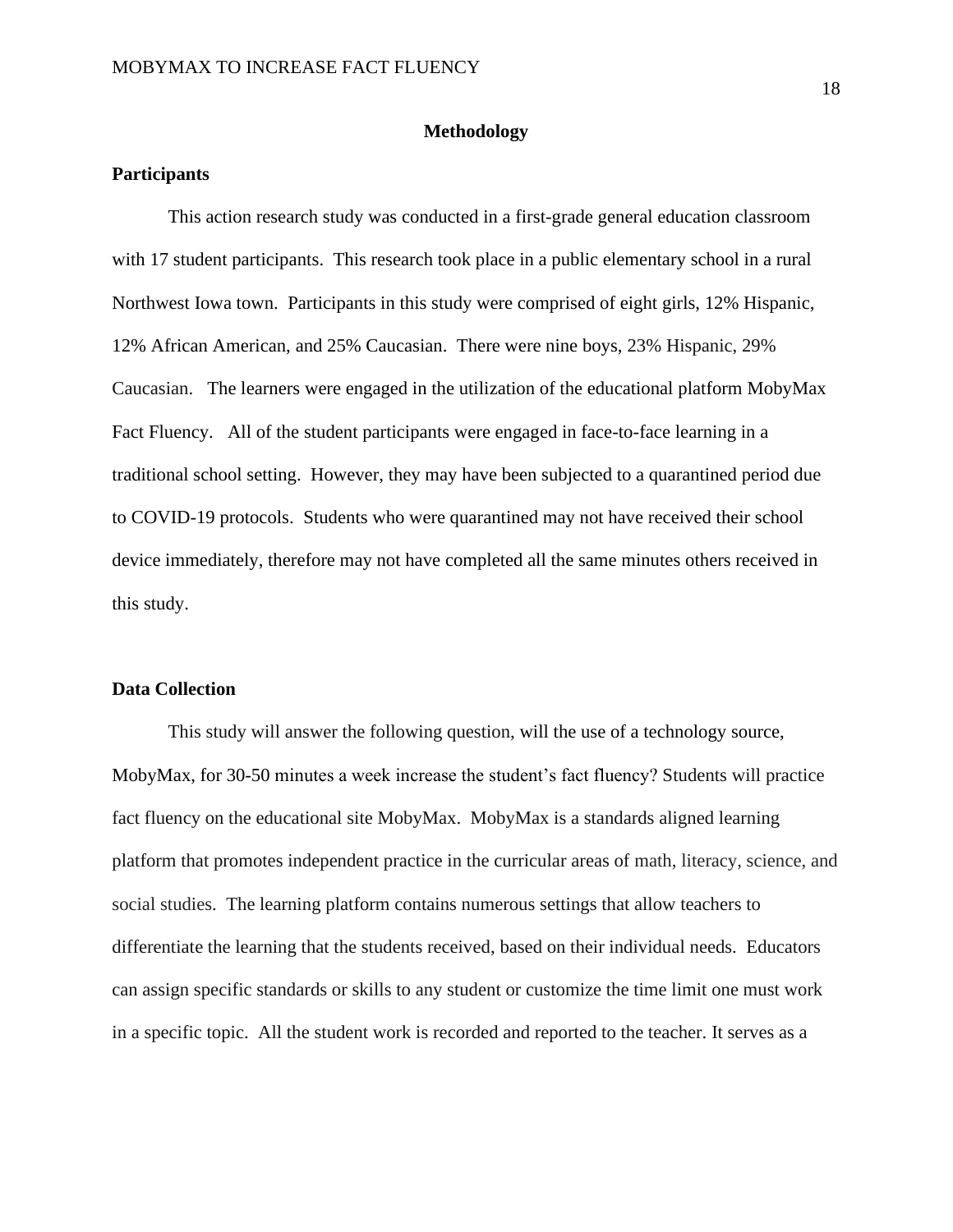reliable progress monitoring tool that drives instruction for students. The targeted assignments allow students the opportunity for additional practice and reteaching of certain skills.

Students worked in the Fact Fluency strand. The participants began the study in the focus area of addition facts. Upon completion, students were transferred to subtraction facts. The learning platform MobyMax tracks the active working time in the site, not just the time the site is open in the browser. The time stamps of each student's Fact Fluency working time will be downloaded each week from MobyMax's time summary. The duration of the study will be five weeks. The student participants will be actively engaged in fact practice for 30-50 minutes each week.

STAR Math data will be collected using the students Chromebooks, and the timed tests will be collected using paper and pencil. The STAR Math test will be administered before the implementation of this action research. Students will also take a two-minute timed test comprised of addition and subtraction facts with sums or minus up to 20. Students will be progress monitored every two weeks with a two-minute timed test. At the conclusion of the study, students will repeat the STAR Math test and the two-minute timed addition and subtraction facts up to 20.

This action research study is qualitative. There are two different variables within the study. The independent variable is the use of the learning platform MobyMax Fact Fluency for 30-50 minutes a week. The dependent variable will be the student's math fluency achievement. An IRB form of exemption was filed, and the data will be kept confidential to respect the student's educational privacy.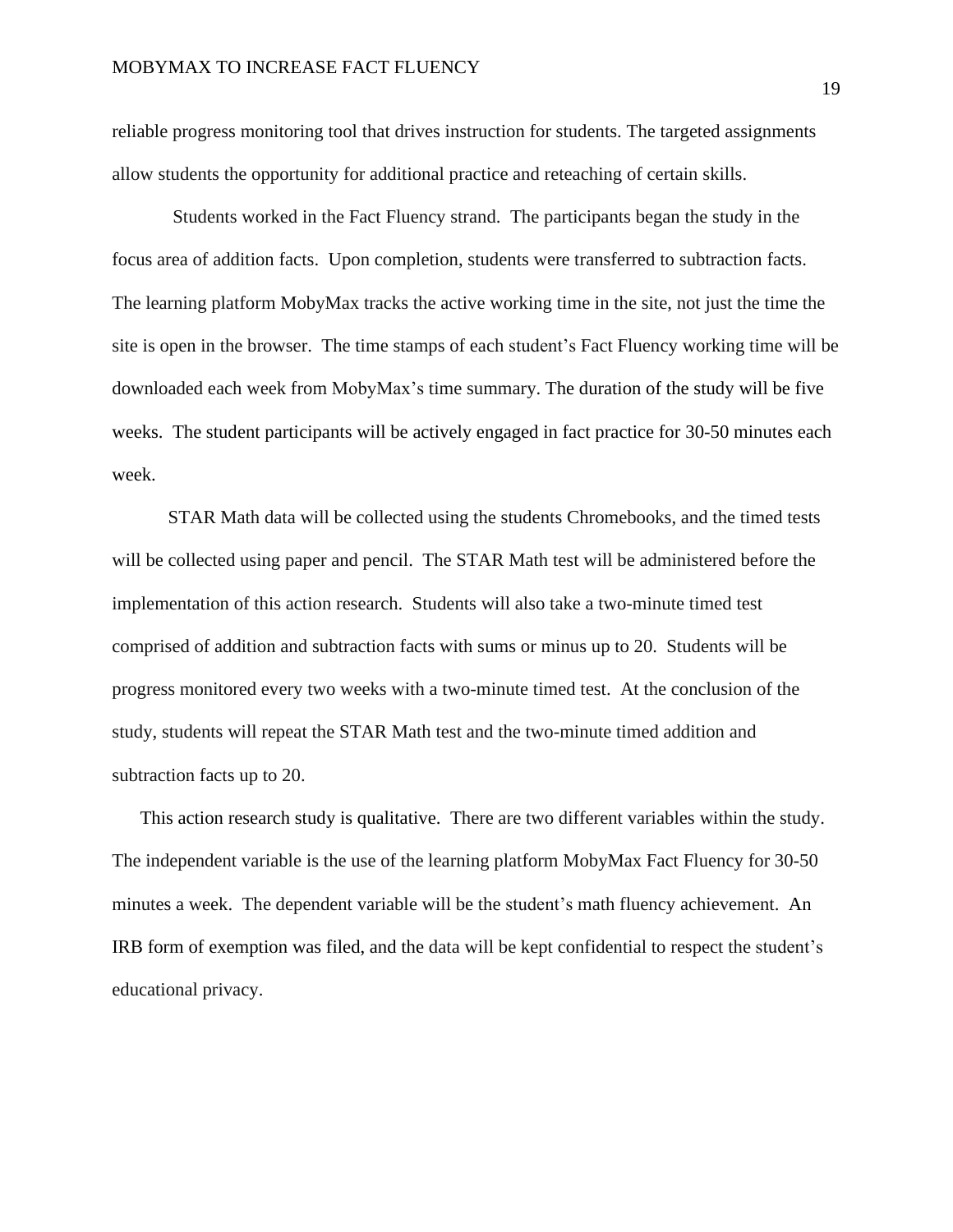#### **Findings**

### **Data Analysis**

Throughout this action research study, MobyMax Fact Fluency was implemented daily. On a daily basis, the participants practiced, on average, ten minutes. Chart 1 shows, in detail, the minutes each participant logged within the five-week study. MobyMax logs only student active work time. It should be noted that the MobyMax program only records the work time when students are actively engaged in learning. An open browser did not account towards their daily or weekly accrued minutes. Because of COVID-19 and quarantine protocols, some students were not able to complete the required time each week or during a particular week during the five-week study period.





Prior to the study, students were administered the STAR Math test from the Renaissance website. The student's STAR Math scores were then arranged in a grade level format from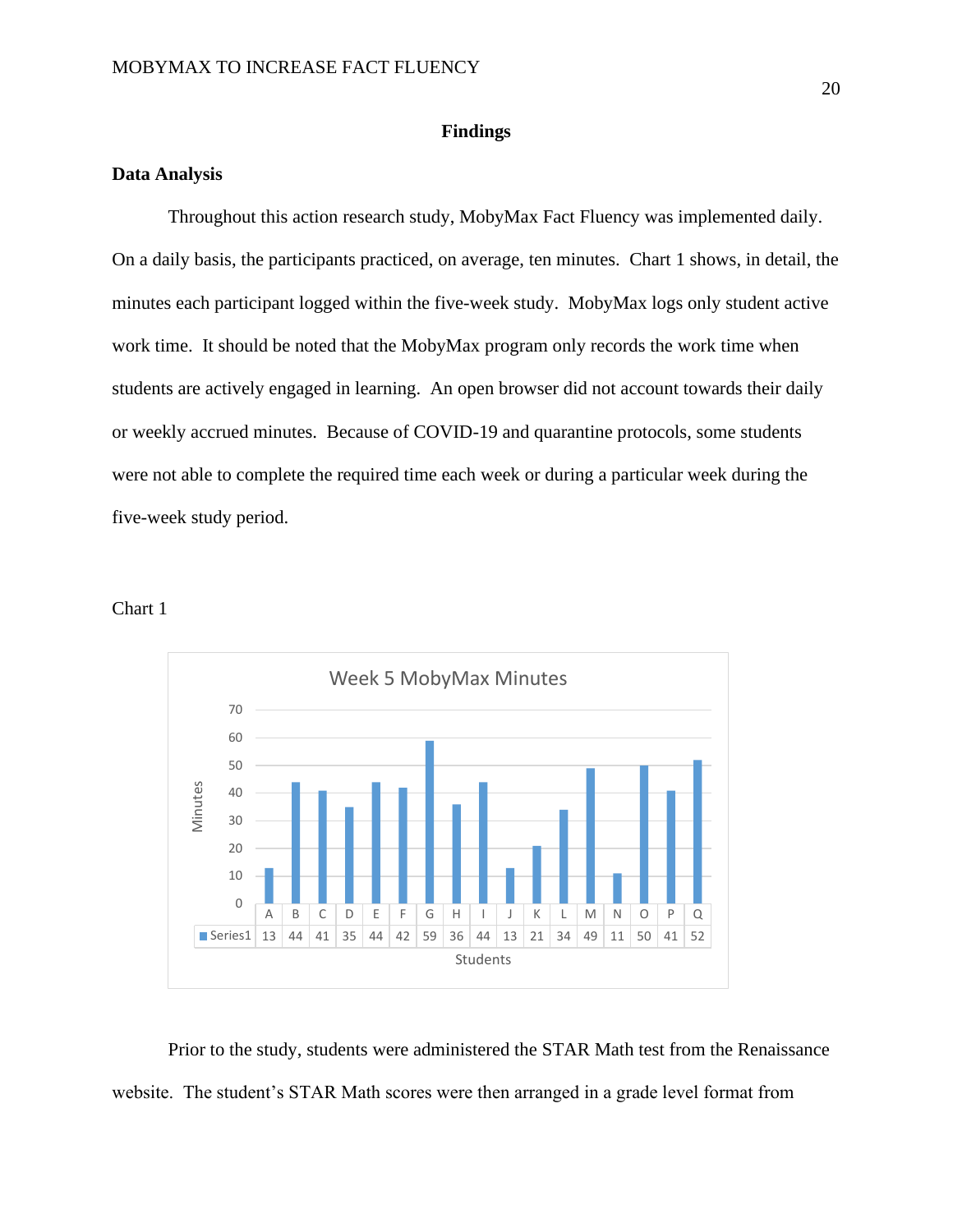lowest to highest. These scores ranged from below first grade level to second grade seventh month. Three students were considered at-risk and received pull out support from district specialized services on a daily basis for 20 minutes. They focus solely on the area of math. The breakdown of score analysis is as follows: three of these students tested below the  $25<sup>th</sup>$ percentile, zero students in the  $25-49<sup>th</sup>$  percentile, seven students in the 50-74<sup>th</sup> percentile, and six students in the 75<sup>th</sup> percentile. Students were asked to complete addition and subtraction twominute timed tests. Students completed the timed tests to establish baseline scores. The baseline established from the written two-minute assessments scores showed that students could complete a range of 5-34 problems in a minute. It should be noted that none of the students who participated in the study received special education services. The mean scaled score in STAR Math of the participants before the study was a scaled score of 374. Chart 2 goes on to show how the students ranked in percentiles prior to the study.

Chart 2

| Percentile              | <b>Students</b> | Percent |
|-------------------------|-----------------|---------|
| <b>Below 25th</b>       | 3               | 19%     |
| 25th to 49th            | 0               | $0\%$   |
| 50th to 74th            | 7               | 44%     |
| <b>75th &amp; Above</b> | 6               | 38%     |

# **PR Distribution Summary**

The students practiced fact fluency for 30-50 minutes a week. At the conclusion of the study, the participants were tested again, and the average scaled score was 399. The average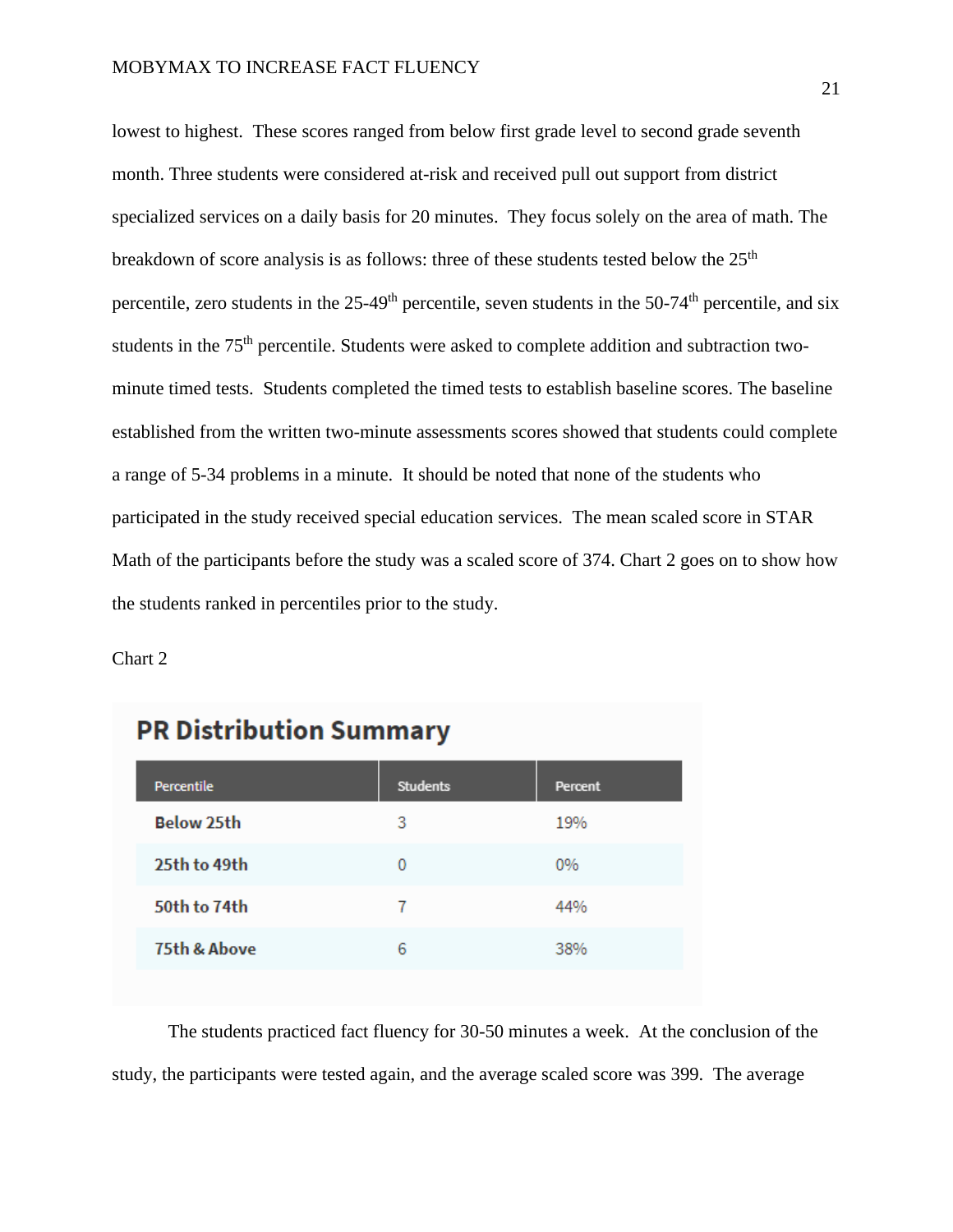student growth was 25 points. One student tested below the 25<sup>th</sup> percentile, three students in the 25-49<sup>th</sup> percentile, five students in the 50-74<sup>th</sup> percentile, and seven students in the 75<sup>th</sup> percentile as seen in Chart 3. All participants STAR Math baseline and ending scores were recorded in Chart 4. All but two participants showed growth from the baseline score to the ending score. It is unclear as to why two of the participants did not show growth. The testing conditions and environment were consistent from the baseline testing to the final testing. It is unclear if the student was distressed about events outside of school or what the student's frame of mind was during the assessment.

Chart 3

| Percentile        | <b>Students</b> | Percent |
|-------------------|-----------------|---------|
| <b>Below 25th</b> | 1               | 6%      |
| 25th to 49th      | 3               | 19%     |
| 50th to 74th      | 5               | 31%     |
| 75th & Above      |                 | 44%     |
|                   |                 |         |

# **PR Distribution Summary**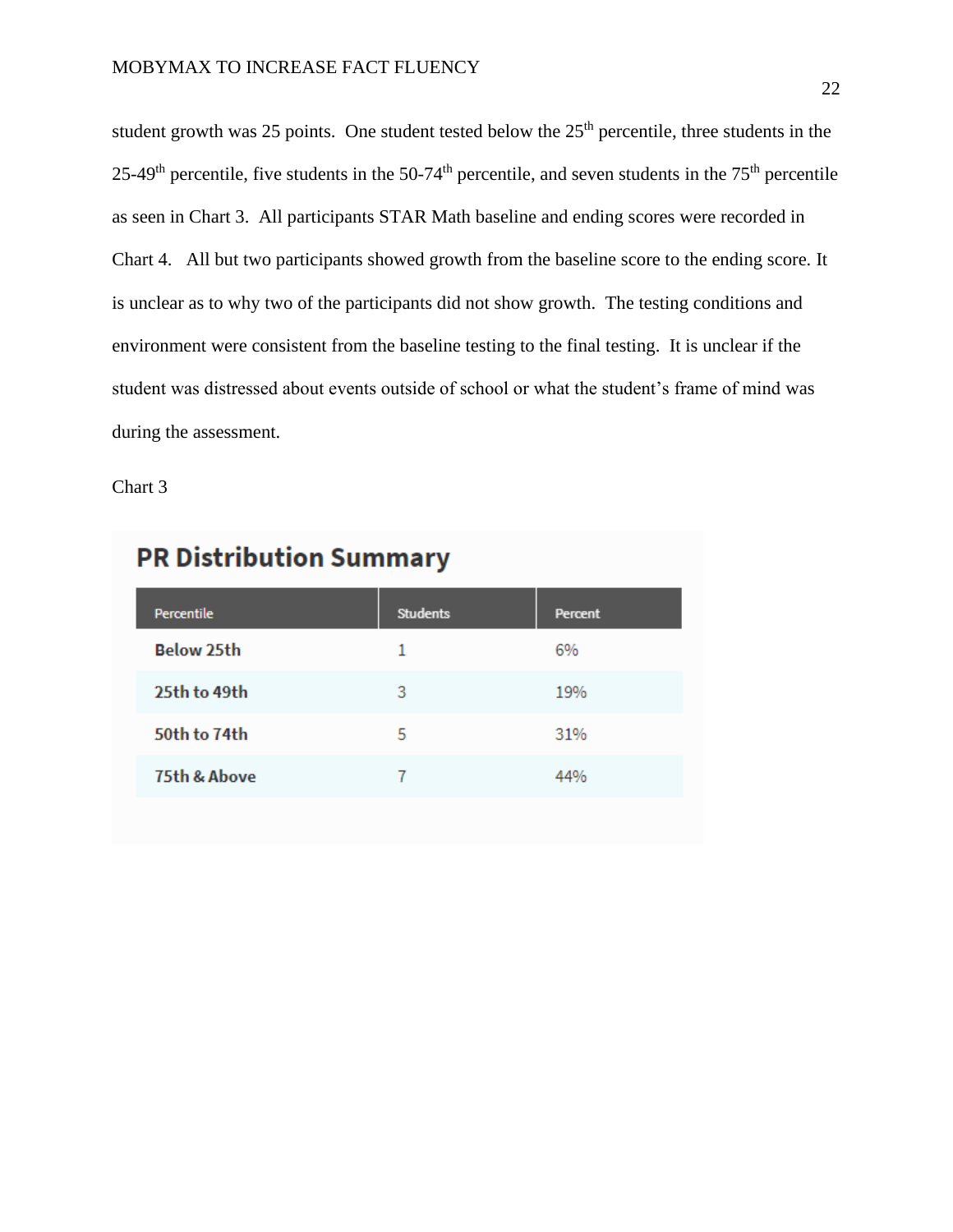

Chart 4

Students also completed two-minute timed tests in addition and subtraction. Chart 5 and Chart 6 show the baseline and concluding data of how many addition and subtraction facts each student completed in two minutes. Students did not move on to fact fluency subtraction practice until they completed the addition facts. Students showed an average growth of 13 addition problems, and an average growth of seven subtraction problems.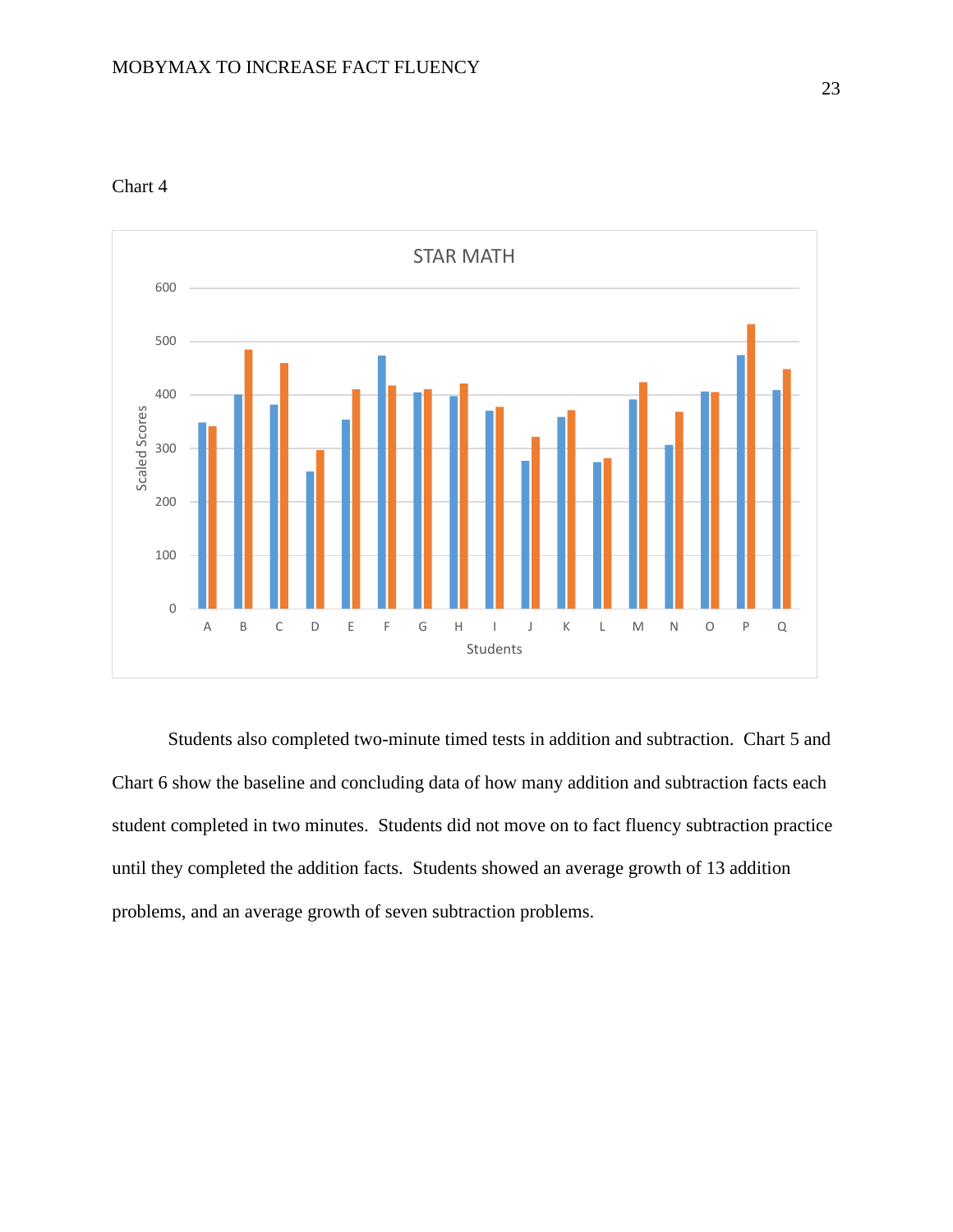

Chart 5

### Chart 6



This data suggests that with consistent practice, using a tool that is engaging, students can make growth and retain fact fluency. The findings show that the use of technology was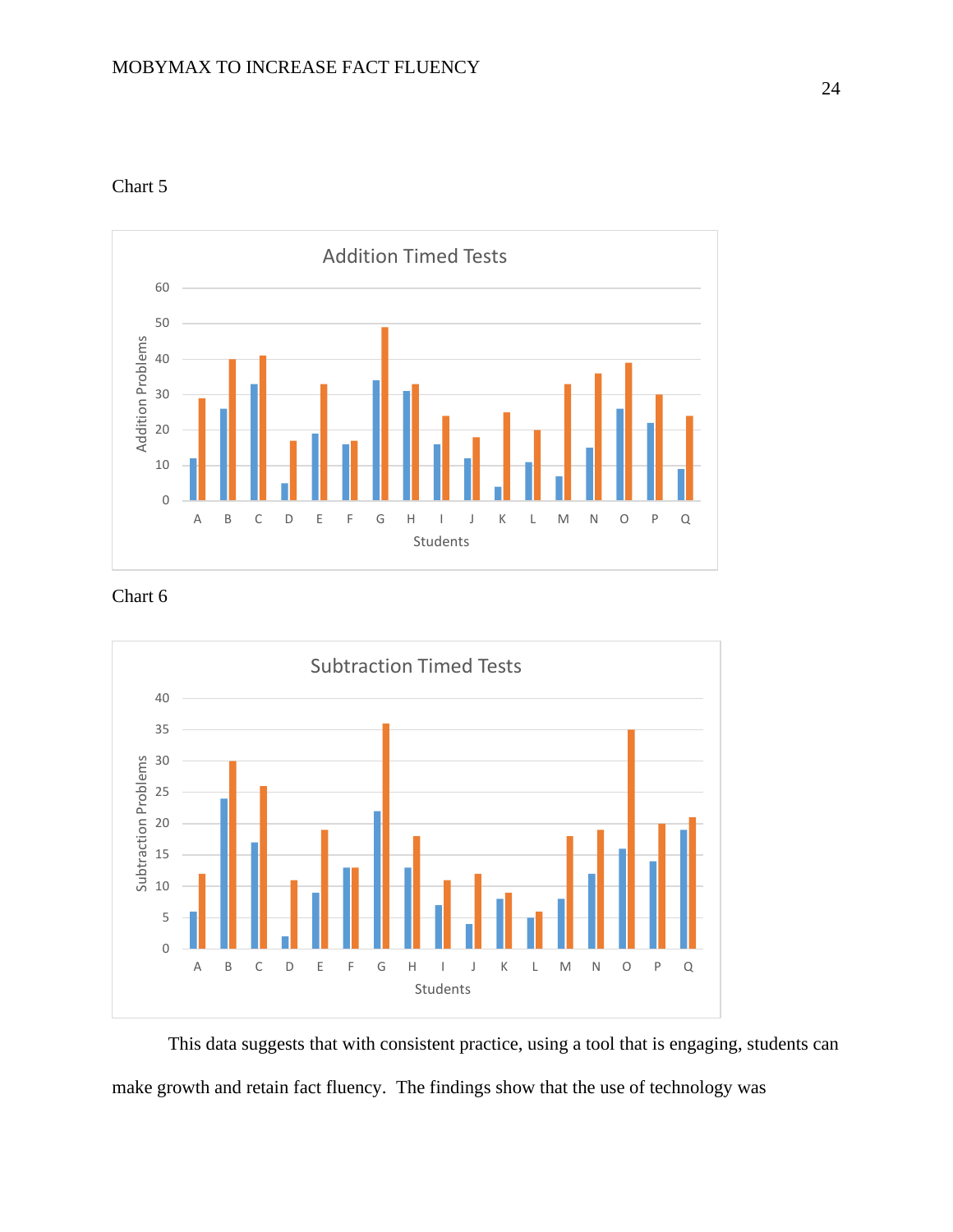beneficial and provided motivation for the students. Secondly, the remedial teachings provided by the MobyMax program, for a student who may have answered incorrectly the first time, helped them to learn the correct answer quickly and efficiently.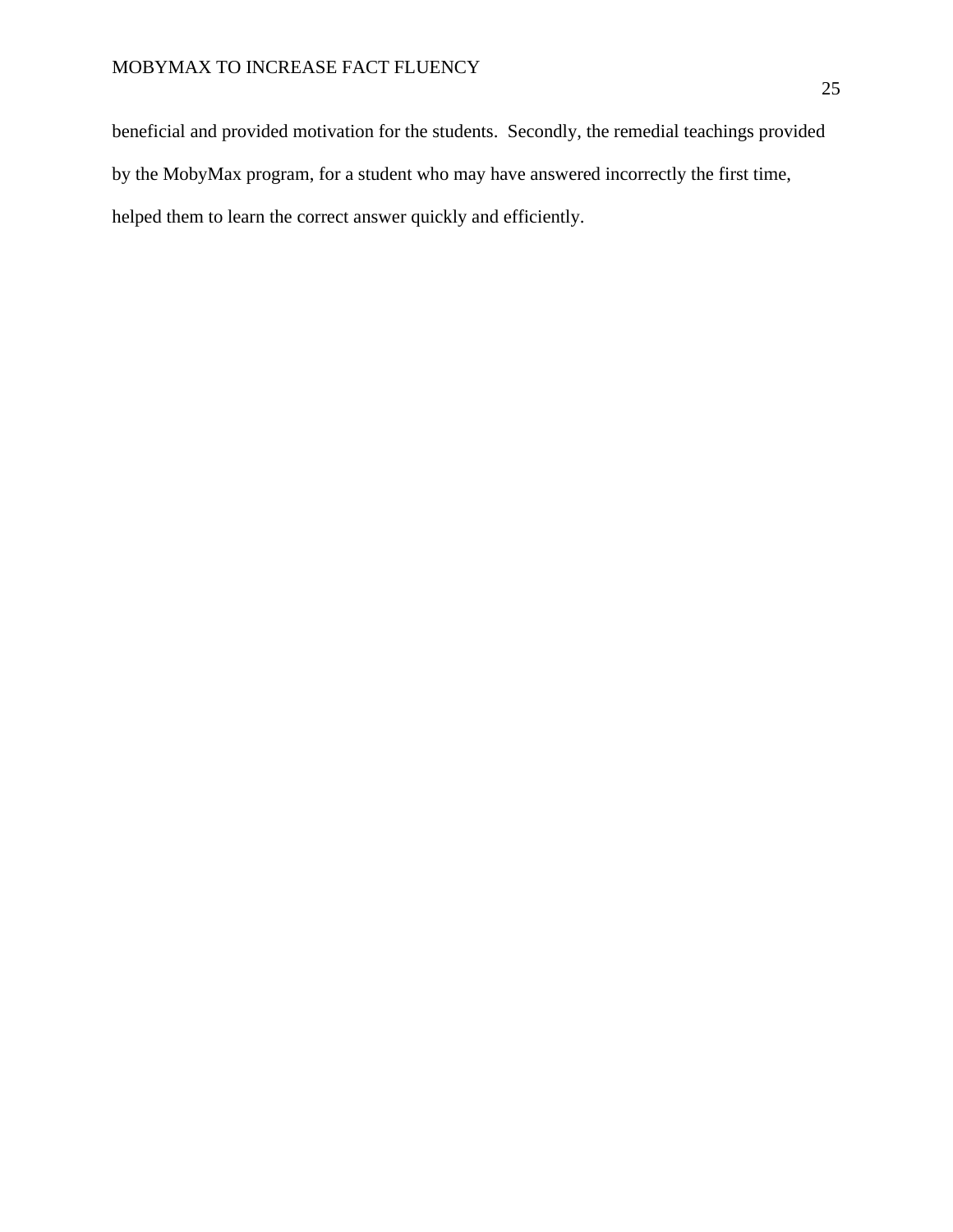### **Discussion**

# **Summary of Major Findings**

The use of the technology was one tool implemented in this action research. Using technology-based instruction can offer numerous benefits. Some of the benefits that MobyMax Fact Fluency, the technology tool implemented in this study, offers are immediate feedback to students and teachers, progress monitoring, differentiation, and increased engagement. The participants showed that with direct, intentional fact fluency practice, using a method that promoted motivation, students can make consistent gains in their fact knowledge. With this data, educators should consider using MobyMax Fact Fluency in their classroom instruction. Using the learning platform, teachers actively are meeting their students' learning needs. In addition, struggling students are motivated to learn while getting retaught, if needed. Technology served as a motivator for students to do the necessary repetition and practice of fact fluency. Another benefit that the MobyMax Fact Fluency tool provided was the essential immediate reteaching when a student needed it. This allowed immediate reteaching to the student to fix the fact answer rather than continuously practicing the fact incorrectly.

This action research findings are consistent with what has been found from previous studies. Hawkins et al. (2017) and Burns et al. (2012) have also found favorable results in using technology alongside standard classroom instruction in aiding fact fluency. Musti-Rao and Plati (2015) have reported that technology improves student learning outcomes in mathematics. Overall, these findings are favorable and demonstrate that the use of technology can be beneficial for teachers and students in the area of fact fluency.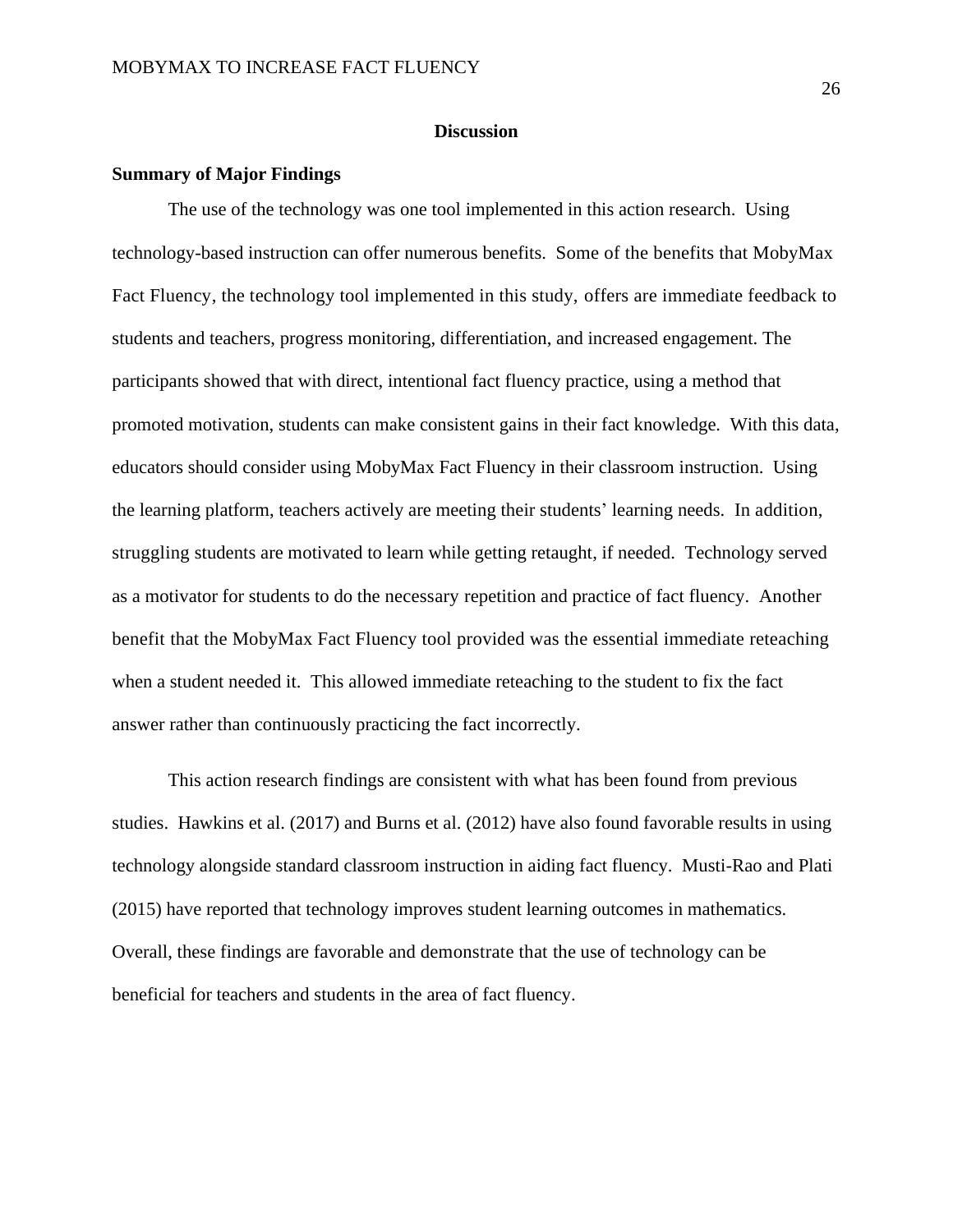#### **Limitations of the Study**

The limitations of the study include: the length of the study, COVID-19 pandemic, and students who leave for intervention time. One concern about the findings is that the duration of this study was only five weeks in length. Five weeks does offer valuable information, however additional time would allow for more detailed data to be collected. A major source of limitation is associated with COVID-19. Students who were exposed or tested positive for COVID-19 went into quarantine. In some cases, that meant that the student's family may not have been able to pick up their school device days after their quarantine started. In other cases, it may have meant that some students did not have adequate access to the internet to a reliable internet connection. These factors did not allow the students to complete their minutes in MobyMax Fact Fluency. The final study limitation that should be noted in this study is that students were receiving math intervention during their math work time.

# **Future Research**

A number of recommendations for future research are given. Researchers should consider replicating the study, but for a longer period. This study was five weeks in length. While it offered favorable results, with more time and data, further information regarding if MobyMax Fact Fluency would be provided. In addition, future research should examine the length of time each participant spends daily or weekly on fact fluency practice. This research focused on weekly time. Other future studies should look at varying lengths of time to find the best results for students. Lastly, further studies should investigate and compare student's growth using the technology-based MobyMax Fact Fluency and non-technology-based fluency practice. This would offer insight into students' motivation to practice their facts, in relation to their rate of growth.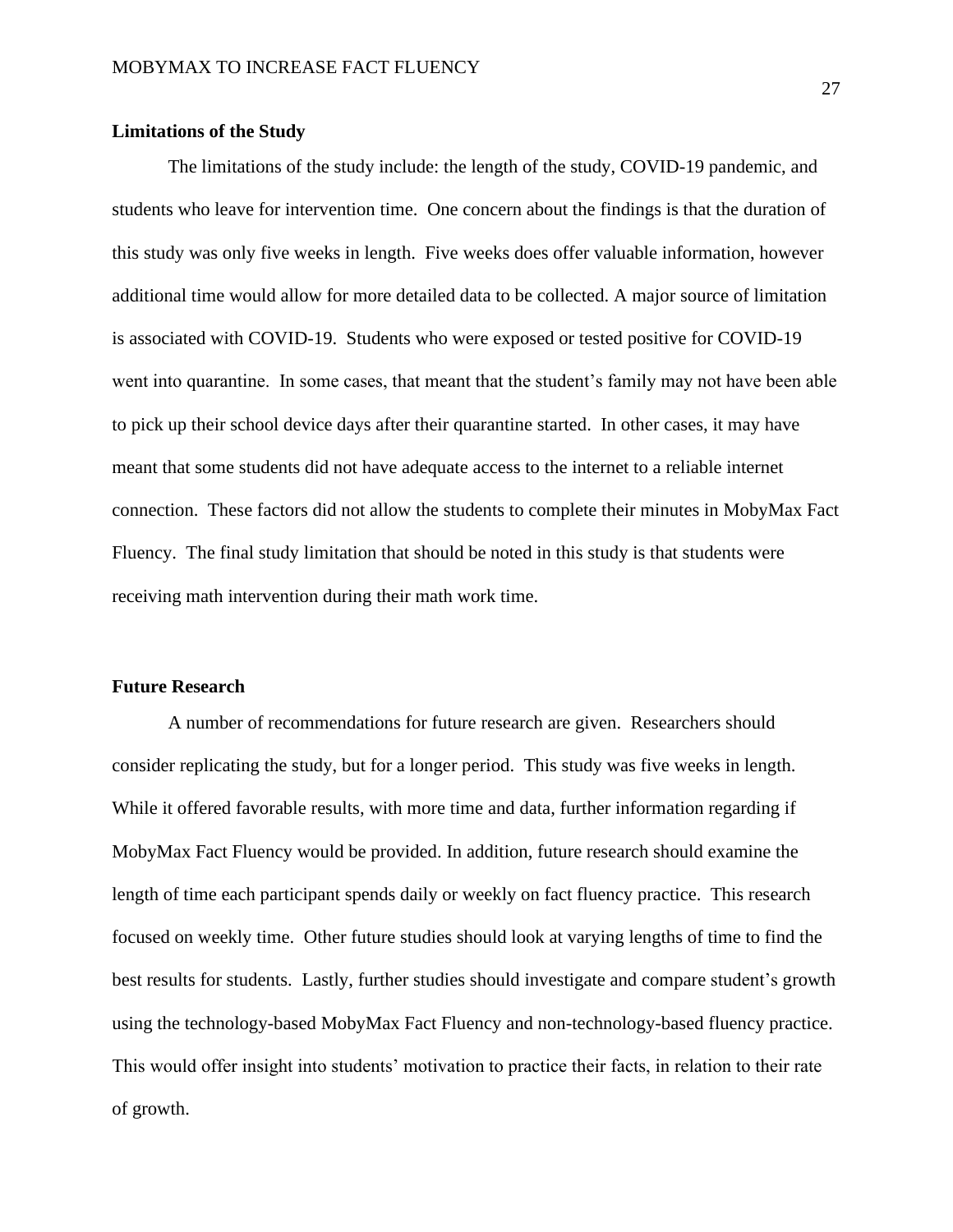### **Conclusion**

The foundation of a student's mathematical education needs to be strong for the student to find success. With a strong foundation, students can continue to build their mathematical knowledge. An essential part of each student's mathematical foundation includes fact knowledge. Many children in math classrooms are not fluent and automatic in their fact knowledge. This action research was put in place to find if the use of MobyMax Fact Fluency for 30-50 minutes a day would help students become more fluent in their facts. This study showed with intentional practice time the majority of the students not only were able to become more fluent in their fact knowledge, but in turn, their STAR Math scaled score also improved. Considering that fact fluency is so foundational, the more a student increases their math fluency, the more it will translate to other areas in mathematics. Going forward, this study shows intentional fact fluency practice should be implemented into a student's mathematical instruction. The data shows the use of the technology platform MobyMax Fact Fluency can improve student's fact fluency knowledge.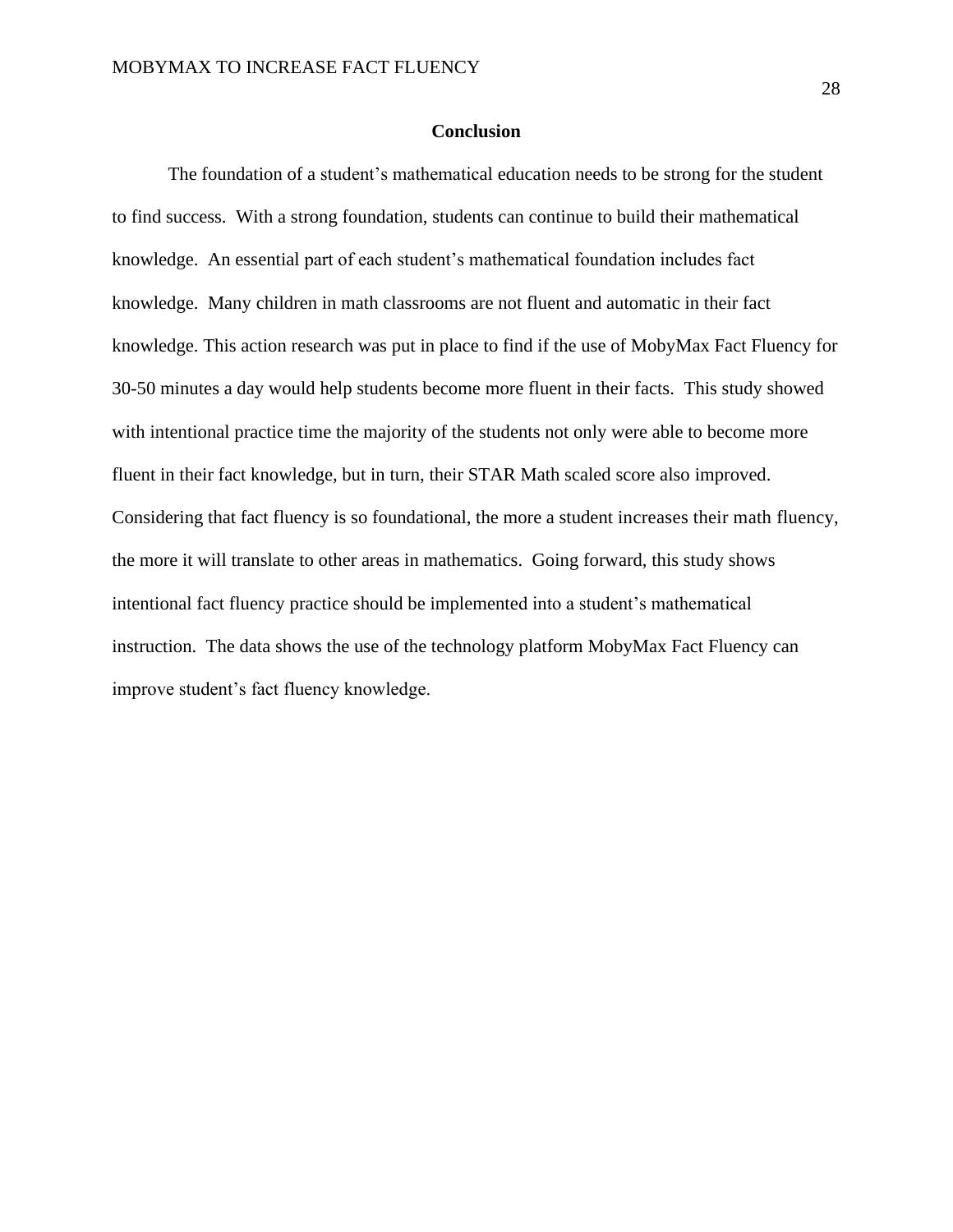#### **References**

- Alejandre, S., & Moore, V. (2003). Technology as a tool in the primary classroom. *Teaching Children Mathematics, 10*(1), 16. Retrieved from [http://ezproxy.nwciowa.edu/login?url=https://search-proquest](http://ezproxy.nwciowa.edu/login?url=https://search-proquest-com.ezproxy.nwciowa.edu/docview/214138625?accountid=28306)[com.ezproxy.nwciowa.edu/docview/214138625?accountid=28306](http://ezproxy.nwciowa.edu/login?url=https://search-proquest-com.ezproxy.nwciowa.edu/docview/214138625?accountid=28306)
- Arnold, K. (2012). Theoretical frameworks for math fact fluency. *Journal of the American Academy of Special Education Professionals*, 28-33.
- Baker, A. T., & Cuevas, J. (2018). The importance of automaticity development in mathematics. *Georgia Educational Researcher*, 14(2), 13-23.<https://doi.org/10.20429/ger.2018.140202>
- Berrett, A. N., & Carter, N. J. (2018). Imagine math facts improves multiplication fact fluency in third-grade students. *Journal of Behavioral Education*, *27*(2), 223–239. https://doi.org/10.1007/s10864-017-9288-1
- Binnur. (2009). Effect of technology on motivation in EFL classrooms. *Turkish Online Journal of Distance Education,* 10. Retrieved from https://files.eric.ed.gov/fulltext/ED506782.pdf
- Bonilla, J. F. (2011). Revisiting technology in the classroom: Critical reflections of multiculturalist*. Journal of Faculty Development, 25*(1),28-34. Retrieved from http://ezproxy.nwciowa.edu/login?url=https://search-proquestcom.ezproxy.nwciowa.edu/docview/1095350638?accountid=28306
- Burns, M. K., Kanive, R., & DeGrande, M. (2012). Effect of a computer-delivered math fact intervention as a supplemental intervention for math in third and fourth grades. *Remedial and Special Education*, *33*(3), 184–191.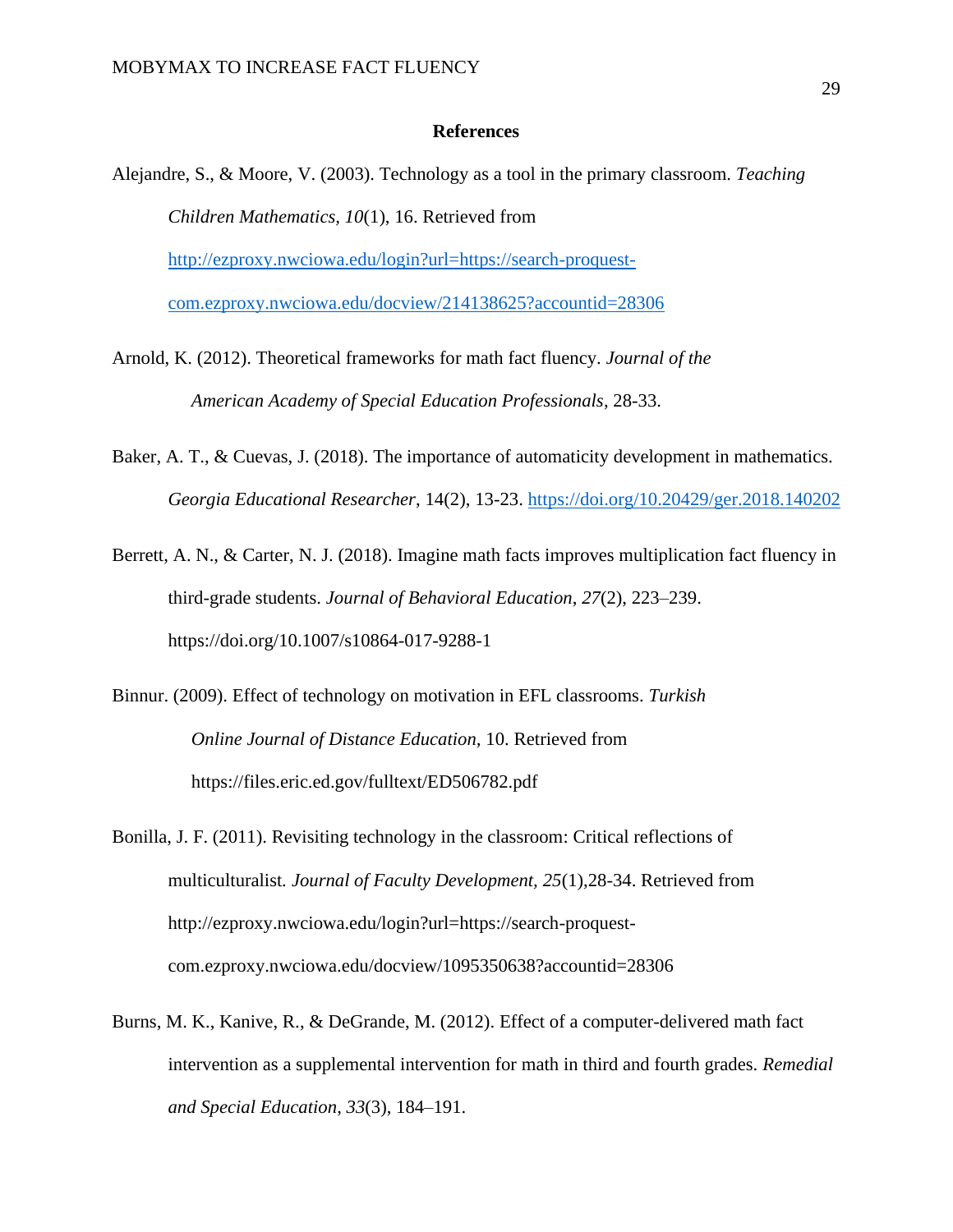- Calderón Antonio, Meroño Lourdes, & MacPhail, A. (2020). A student-centred digital technology approach: the relationship between intrinsic motivation, learning climate and academic achievement of physical education pre-service teachers. *European Physical Education Review*, *26*(1), 241–262.
- Ciampa, K. (2014). Learning in a mobile age: An investigation of student motivation. *Journal of Computer Assisted Learning*,*30*(1), 82–96. https://doi.org/10.1111/jcal.12036
- Clements, D. H., & Sarama, J. (2002). The role of technology in early childhood learning. *Teaching Children Mathematics, 8*(6), 340-343. Retrieved from [http://ezproxy.nwciowa.edu/login?url=https://www-proquest](http://ezproxy.nwciowa.edu/login?url=https://www-proquest-com.ezproxy.nwciowa.edu/scholarly-journals/role-technology-early-childhood-learning/docview/214139000/se-2?accountid=28306)[com.ezproxy.nwciowa.edu/scholarly-journals/role-technology-early-childhood](http://ezproxy.nwciowa.edu/login?url=https://www-proquest-com.ezproxy.nwciowa.edu/scholarly-journals/role-technology-early-childhood-learning/docview/214139000/se-2?accountid=28306)[learning/docview/214139000/se-2?accountid=28306](http://ezproxy.nwciowa.edu/login?url=https://www-proquest-com.ezproxy.nwciowa.edu/scholarly-journals/role-technology-early-childhood-learning/docview/214139000/se-2?accountid=28306)
- Davies, R. S., Dean, D. L., & Ball, N. (2013). Flipping the classroom and instructional technology integration in a college-level information systems spreadsheet course. *Educational Technology, Research and Development, 61*(4), 563-580. doi:http://dx.doi.org.ezproxy.nwciowa.edu/10.1007/s11423-013-9305-6
- Duhon, G. J., House, S., Hastings, K., Poncy, B., & Solomon, B. (2015). Adding immediate feedback to explicit timing: An option for enhancing treatment intensity to improve mathematics fluency. *Journal of Behavioral Education, 24*(1), 74-87. doi:http://dx.doi.org.ezproxy.nwciowa.edu/10.1007/s10864-014-9203-y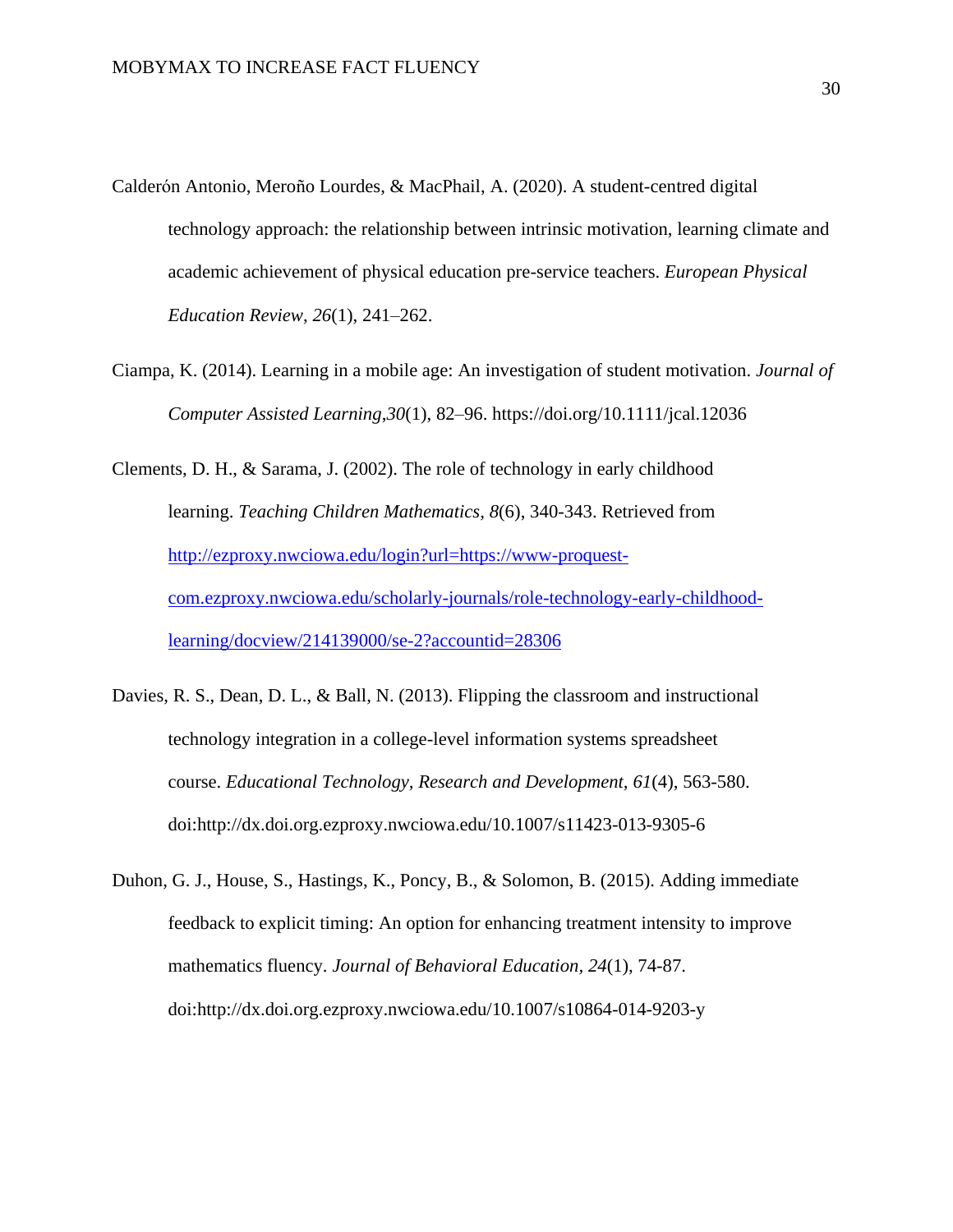- Dyer, T., Larson, E., Steele, J., & Holbeck, R. (2015). Integrating technology into online classroom through collaboration to increase student motivation. *Journal of Instructional Research,* 4, 126-133. Retrieved from<https://files.eric.ed.gov/fulltext/EJ1127739.pdf>
- Forbinger, L.L.., & Fuchs, W. F. (2014). RtI in math: Evidence based interventions for struggling students. New York, NY: Routledge.
- Felder, R. M., & Spurlin, J. (2005). Applications, reliability, and validity of the index of learning styles. *International Journal of Engineering Education, 21*(1), 102-112. Retrieved from https://wss.apan.org/jko/mls/ Learning%20Content/ILS\_Validation(IJEE).pdf
- Gilakjani, A. P. (2012). Visual, auditory, kinaesthetic learning styles and their impacts on English language teaching. *Journal of Studies in Education*, 2(1), 104-113. <https://doi.org/10.5296/jse.v2i1.1007>
- Hawkins, R. O., Collins, T., Hernan, C., & Flowers, E. (2017). Using computer-assisted instruction to build math fact fluency: An implementation guide. *Intervention in School and Clinic*, *52*(3), 141–147
- Hawkins, R. O., Musti-rao, S., Hughes, C., Berry, L., & Mcguire, S. (2009). Applying a randomized interdependent group contingency component to classwide peer tutoring for multiplication fact fluency. *Journal of Behavioral Education, 18*(4), 300-318. doi:http://dx.doi.org.ezproxy.nwciowa.edu/10.1007/s10864-009-9093-6
- Jones, M. R. (2016). Implementing technology in the primary Montessori classroom. *Masters of Arts in Education Action Research Papers.* Paper 149. St. Catherine University, St. Paul, MN. Retrieved from:<http://sophia.stkate.edu/maed/149>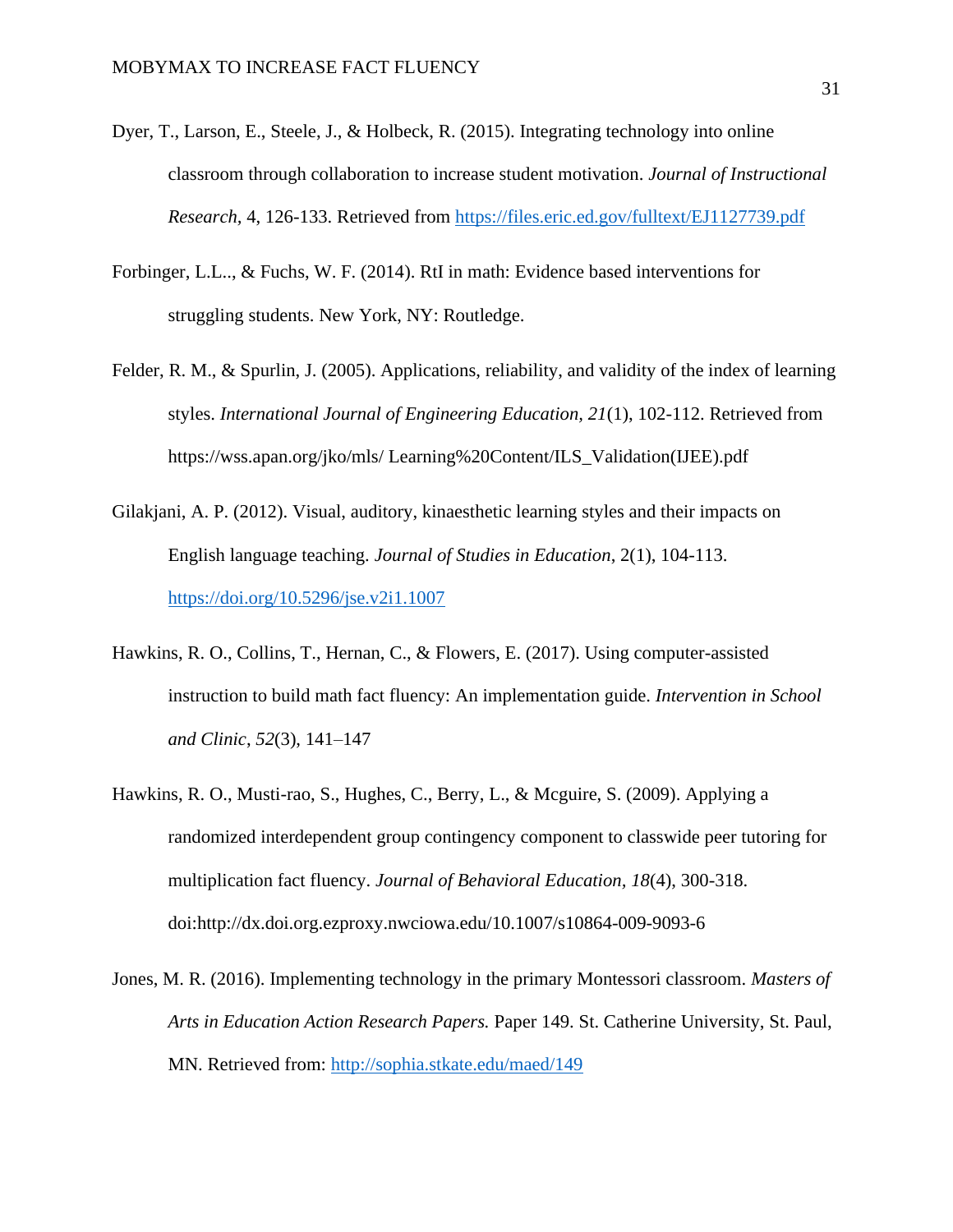Kuyatt, A., Holland, G., & Jones, D. (2015). An analysis of teacher effectiveness related to technology implementation in Texas secondary schools. *The Clute Institute*, 8, 63-70. Retrieved from <https://files.eric.ed.gov/fulltext/EJ1058187.pdf>

Miller, P. H. (2011). *Theories of developmental psychology* (5th ed.). Worth.

- Musti-rao, S., & Plati, E. (2015). Comparing two classwide interventions: Implications of using technology for increasing multiplication fact fluency. *Journal of Behavioral Education, 24*(4), 418-437. doi:http://dx.doi.org.ezproxy.nwciowa.edu/10.1007/s10864- 015-9228-x
- National Mathematics Advisory Panel. (2008). *Foundations for success: The final report of the national mathematics advisory panel.* Washington, DC: U.S. Department of Education. Retrieved from https://www2.ed.gov/about/bdscomm/list/mathpanel/report/finalreport.pdf
- Parkhurst, J., Skinner, C. H., Yaw, J., Poncy, B., Adcock, W., & Luna, E. (2010). Efficient classwide remediation: using technology to identify idiosyncratic math facts for additional automaticity drills. *International Journal of Behavioral Consultation and Therapy*, *6*(2), 111–123.
- Riccomini, P. J., Stocker, J. D., & Morano, S. (2017). Implementing an effective mathematics fact fluency practice activity. *TEACHING Exceptional Children*, *49*(5), 318–327. https://doi.org[/10.1177/0040059916685053](https://doi-org.ezproxy.nwciowa.edu/10.1177/0040059916685053)
- Scheeler, M. C., McKinnon, K., & Stout, J. (2012). Effects of immediate feedback delivered via webcam and bug-in-ear technology on preservice teacher performance. *Teacher*